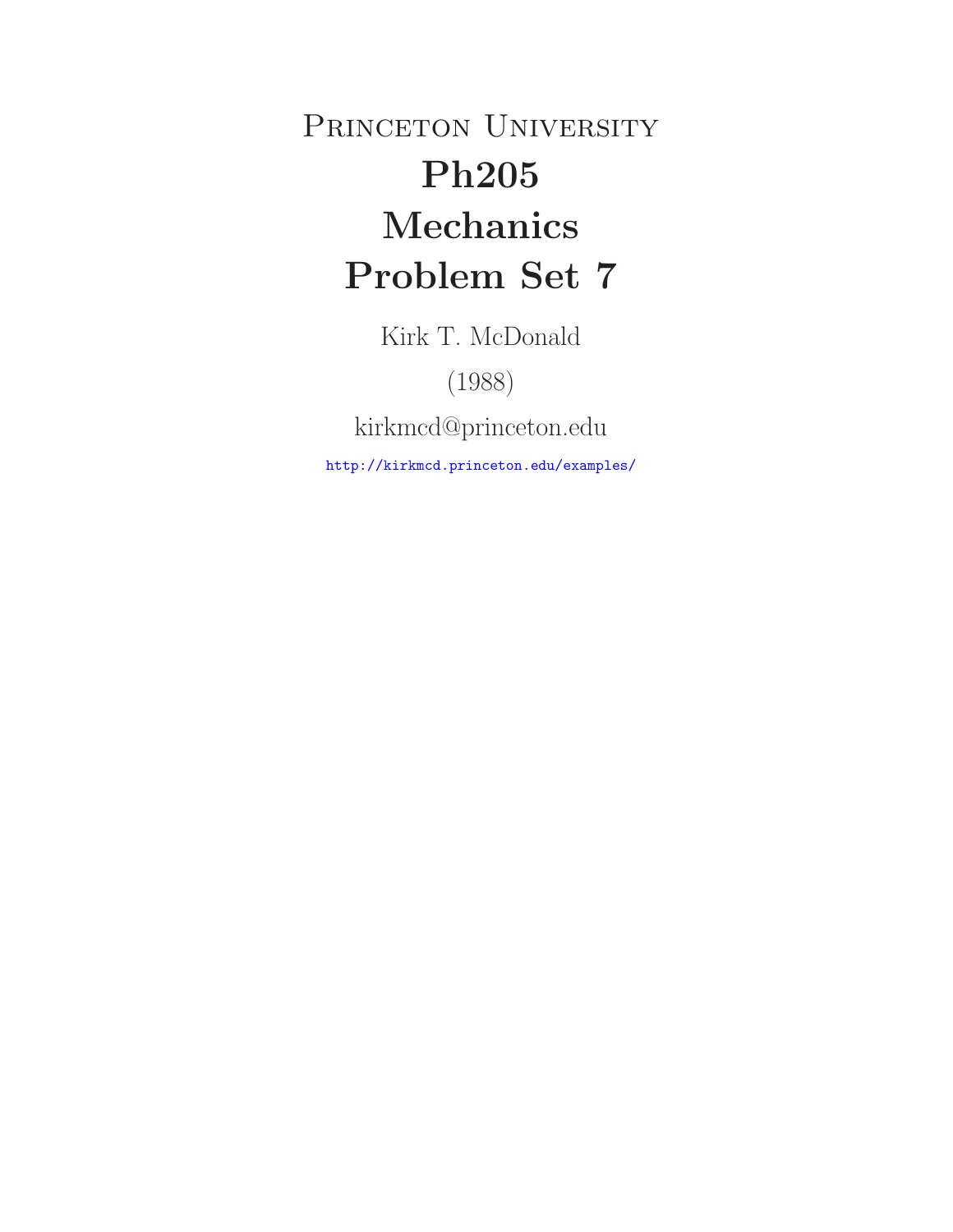1. In a scattering experiment, the differential cross section is observed to be,

$$
\frac{d\sigma}{d\cos\theta} = \frac{\pi B^2}{2} (1 + \epsilon \cos\theta), \qquad \sigma_{\text{total}} = \pi B^2,\tag{1}
$$

with  $\epsilon \ll 1$ . Supposing the scattering is elastic off a hard object, what is its shape? If  $\epsilon = 0$ , the object would be a sphere, as in Prob. 6, Ph205 Problem Set 6. For nonzero, but small  $\epsilon$ , the object is almost a sphere, say a (prolate) spheroid,

$$
\frac{x^2}{A^2} + \frac{y^2}{B^2} + \frac{z^2}{B^2} = 1,
$$
\n(2)

where the beam of scattered particles is parallel to the  $x$ -axis.



Find the differential cross section for scattering off a "hard" spheroid with arbitrary semiaxes A and B. What is A corresponding to eq. (1), for small  $\epsilon$ ?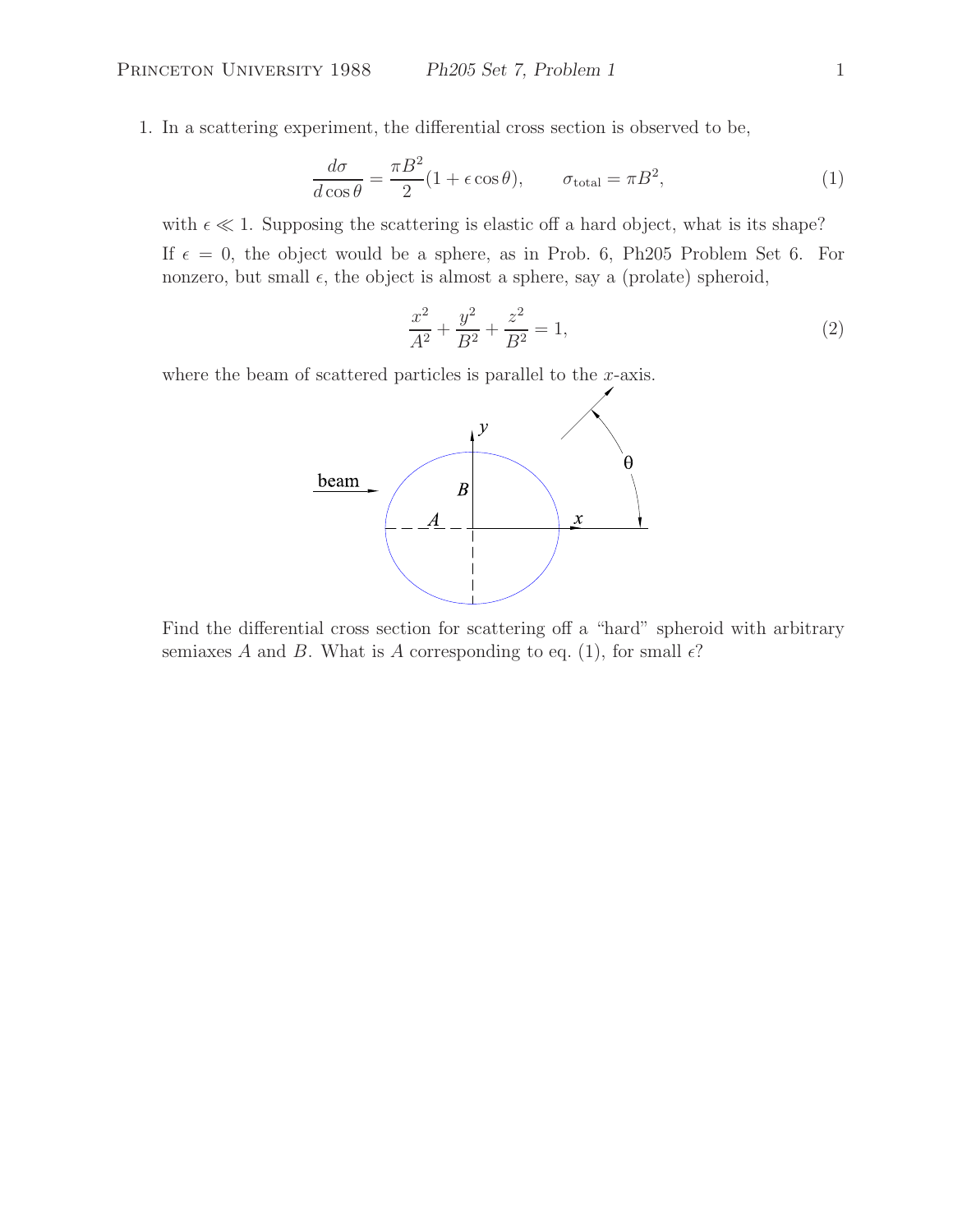2. **Rainbows, Haloes and Glories,** by R. Greenler (U. Cambridge, 1980), http://kirkmcd.princeton.edu/examples/optics/greenler\_80.pdf

## (a) **Rainbows.**

Consider the scattering of light by a (spherical) water drop. When light hits a boundary between air and water, both reflection and transmission are possible, so many scattered rays occur. The first 4 outgoing rays are shown in the sketch below.



Ray 1 is mirror reflection off the surface of the drop, as in hard scattering off a sphere, Prob. 6, Ph205 Set 6.

Ray 2 corresponds to Prob. 8, Ph205 Set 6.

This problem concerns rays 3 and 4, which can lead to primary and secondary rainbows.

Noting that impact parameter  $b = a \sin \alpha$ , as shown in the figured, the scattering cross section is related by,

$$
\frac{d\sigma}{d\Omega} = \frac{1}{2\pi \sin \theta} \frac{db^2}{d\theta} = \frac{a^2 \sin \alpha \cos \alpha}{\pi \sin \theta} \frac{d\alpha}{d\theta}.
$$
 (3)

If  $d\theta/d\alpha = 0$  for some b, then  $d\sigma/d\Omega \to \infty$ . That is, if many different  $\alpha$ 's, and hence different b's, lead to the same scattering angle  $\theta$ , the scattered light gets very bright  $\Rightarrow$  a rainbow.

Let  $m$  be the number of internal reflections before the ray emerges. Calculate  $\theta = f(\alpha, \beta, m)$  from the geometry. Use Snell's law to relate angles  $\alpha$  and  $\beta$  to the index of refraction of water (taking the index of air to be 1), and show that  $d\theta/d\alpha = 0$  when,

$$
\sin^2 \alpha = \frac{(m+1)^1 - n^2}{(m+1)^2 - 1}.
$$
\n(4)

For water,  $n \approx 4/3$ . Evaluate  $\alpha$ ,  $\beta$  and  $\theta$  for the first two rainbows,  $m = 1$  and 2.  $(Ans: 138°, -129°.)$ 

The index n of refraction varies with wavelength; long  $\lambda \Rightarrow$  small n. What is the order of colors in the first and second rainbows?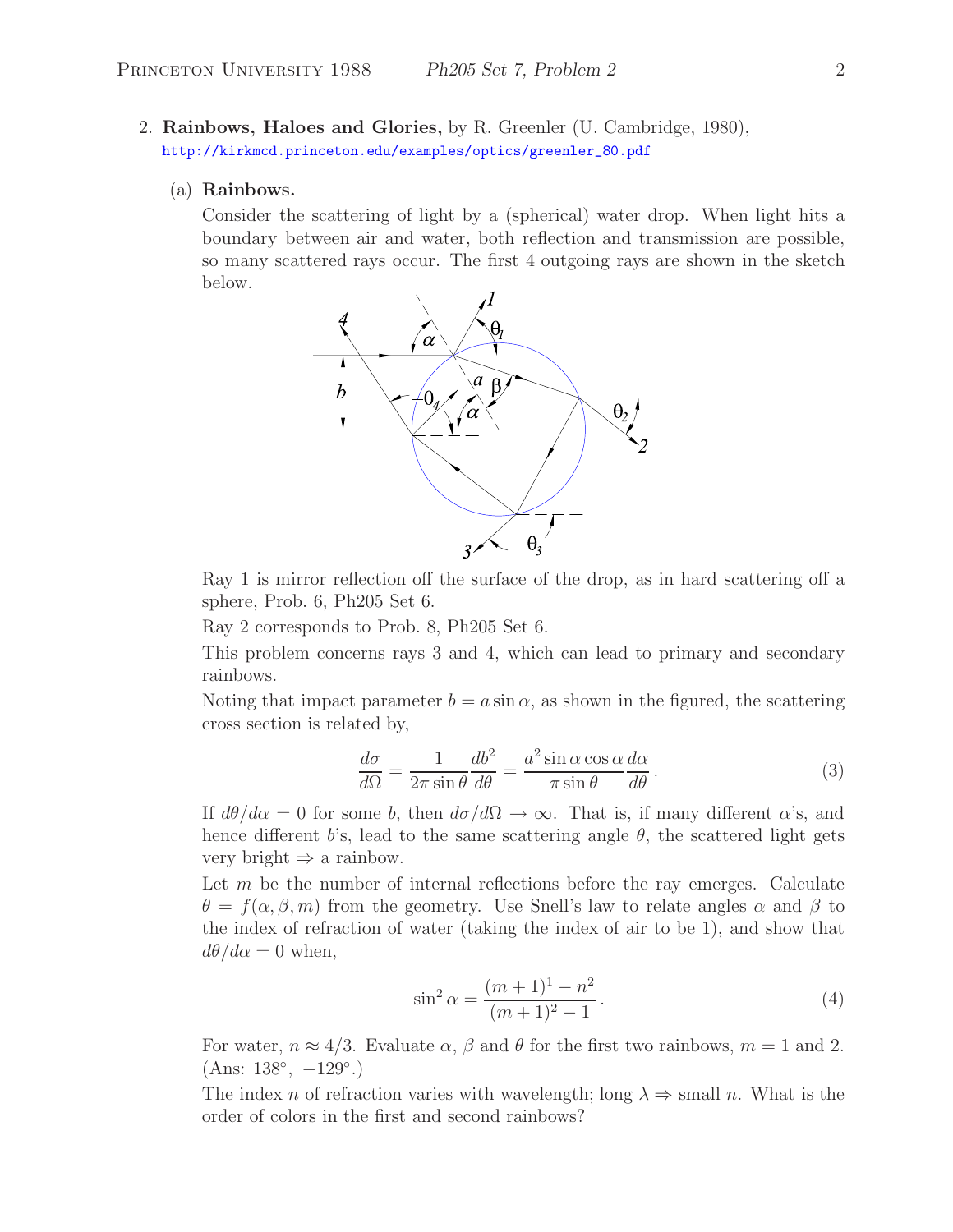If you are watching the rainbow, what is the angle  $\phi$  between the light you see from it and the Sun?



*The explanation of the rainbow is attributed to Descartes.*

- (b) **Glories** (strictly cultural, no problem assigned.)
	- If you look at the shadow of an airplane on a cloud while flying, you see a "halo"/"glory" immediately outside the shadow. That is, there is an enhancement of the scattering by  $\theta \approx 180^{\circ}$  off water drops.



The first recorded observation of this phenomenon by a Westerner was in 1735, by a Spanish mountain climber in the Andes. But a good explanation was given only in 1977, H.M. Nussenzveig, *The Theory of the Rainbow*, Sci. Am. **236**(4), 116 (1977), http://kirkmcd.princeton.edu/examples/optics/nussenzveig\_sa\_236-4\_116\_77.pdf



Apparently, surface waves just inside the water drop can transport light for several degrees around the drop before it emerges. For impact parameter  $b \approx a$ , this is sufficient to makes the scattering angle of ray 3 of the previous figure emerge at  $\theta \approx 180^\circ$ . See also the extensive web site, http://www.philiplaven.com/index1.html, from which the above photo and figure are taken.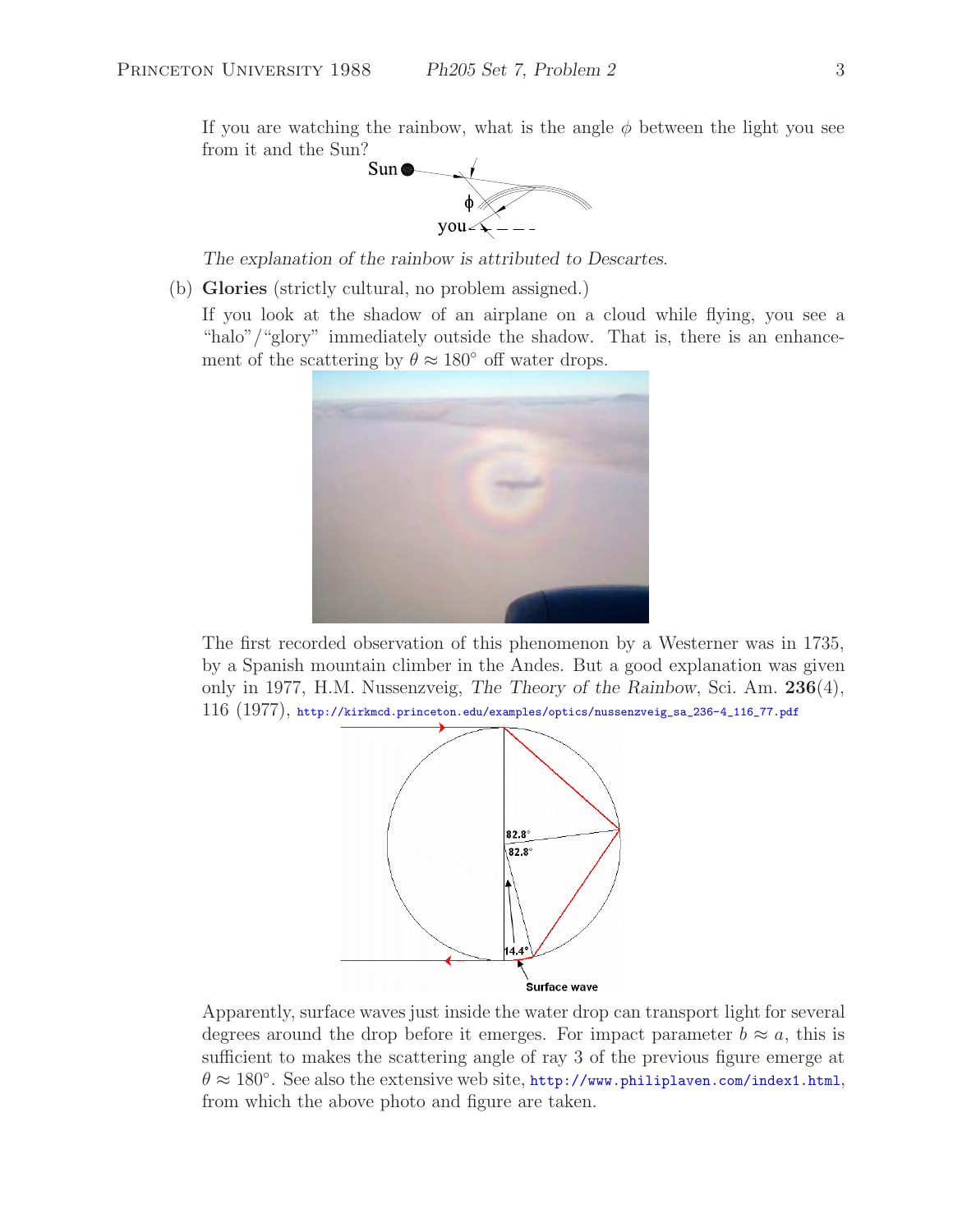3. A car is driven at constant horizontal velocity along a horizontal, "washboard" road such that the height of an axle above the average elevation of the road is  $y \approx R +$  $A \cos \omega t$ , where R is the radius of a wheel and  $A \ll R$ .



Mass  $m$  of the car is supported above the center of the wheel by a vertical shock absorbed of rest length  $l$  and spring constant  $k$ . The damping of the shock absorber is proportional to the rate of change of its length,

$$
F = -b(\dot{Y} - \dot{y}),\tag{5}
$$

where  $Y$  is the height of the top of the shock absorber above the average elevation of the road.

Formulate, and solve, the differential equation for the vertical motion of mass m to show that the average height  $\langle Y \rangle$  is,

$$
\langle Y \rangle = R + l - \frac{g}{\omega_0^2},\tag{6}
$$

and that the amplitude of the oscillation of  $Y$  is,

$$
\sqrt{\frac{\omega_0^4 + 4\beta^2 \omega^2}{(\omega_0^2 - \omega^2)^2 + 4\beta^2 \omega^2}},\tag{7}
$$

where  $\omega_0^2 = k/m$  and  $\beta = b/2m$ .

Suppose the shock absorber is critically damped. At what angular frequency  $\omega$  is the amplitude of the oscillation in  $Y$  a maximum, and what is the maximum amplitude? *Ans:* Ampli<sub>max</sub> =  $2\sqrt{3}A/3$ *.*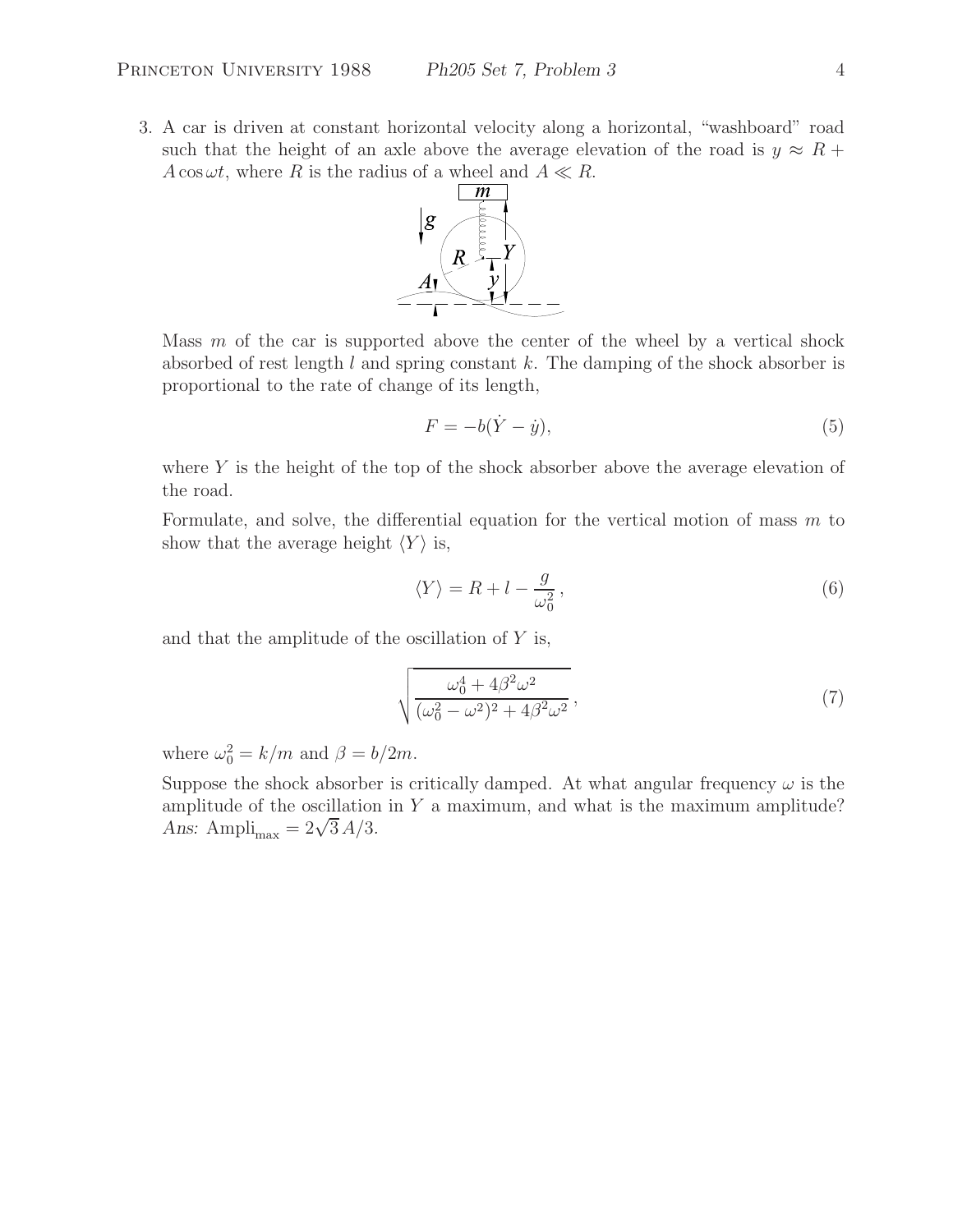4. (a) Find the Fourier expansion of the sawtooth waveform,

$$
F(t) = \frac{F_0 t}{T} \qquad \left(-\frac{T}{2} < t < \frac{T}{2}\right). \tag{8}
$$

$$
Ans: \qquad F(t) = \frac{F_0}{\pi} \left( \sin \omega t - \frac{1}{2} \sin 2\omega t + \frac{1}{3} \sin 3\omega t - \cdots \right). \qquad (\omega = 2\pi/T). \tag{9}
$$



(b) Find the Fourier expansion of the half-wave waveform,

$$
F(t) = \begin{cases} \sin \omega t & \left(0 < t < \frac{\pi}{\omega}\right), \\ 0 & \left(\frac{\pi}{\omega} < t < \frac{2\pi}{\omega}\right). \end{cases} \tag{10}
$$

Ans: 
$$
F(t) = \frac{1}{\pi} + \frac{1}{2}\sin \omega t - \frac{2}{3\pi}\cos 2\omega t - \frac{2}{15\pi}\cos 4\omega t - \cdots
$$
 (11)

Which Fourier series of (a) or (b) converges faster?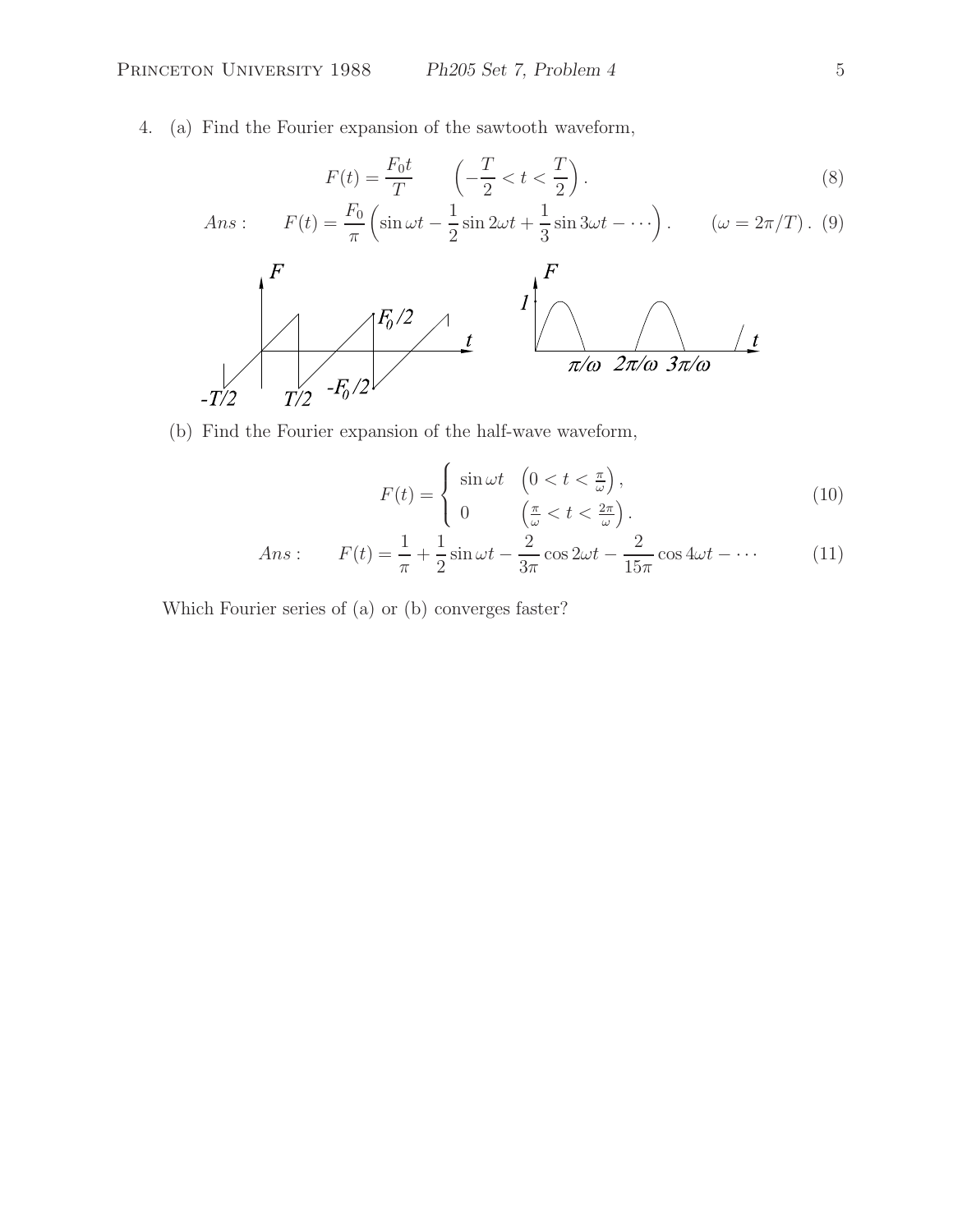5. (a) A mass m oscillates with spring constant  $k$  and damping constant  $b$  after being driven by the step function,

$$
F(t) = \begin{cases} 0 & (t < 0), \\ F_0 & (t > 0). \end{cases}
$$
 (12)

Use Green's method to calculate the motion  $x(t)$ .

$$
Ans: \qquad x = \frac{F_0}{m\omega_0^2} \left( 1 - e^{-\beta t} \cos \omega_1 t - \frac{\beta}{\omega_1} e^{-\beta t} \sin \omega_1 t \right). \tag{13}
$$

Sketch this for  $\beta = 0$  and  $\omega_0/4$ .

Note that the damped oscillation makes a large overshoot of the equilibrium position  $x = F_0/m\omega_0^2$ . What is the maximum x of this overshoot, and what is the time  $t$  then?

(b) The same oscillator is subject to the impulse,

$$
F(t) = \begin{cases} 0 & (t < 0), \\ F_0 & (0 < t < T), \\ 0 & (t > T). \end{cases}
$$
 (14)

Now what is  $x(t)$ ?

Sketch the motion supposing the damping is strong enough that the initial oscillations have largely died out before the impulse ends at time T .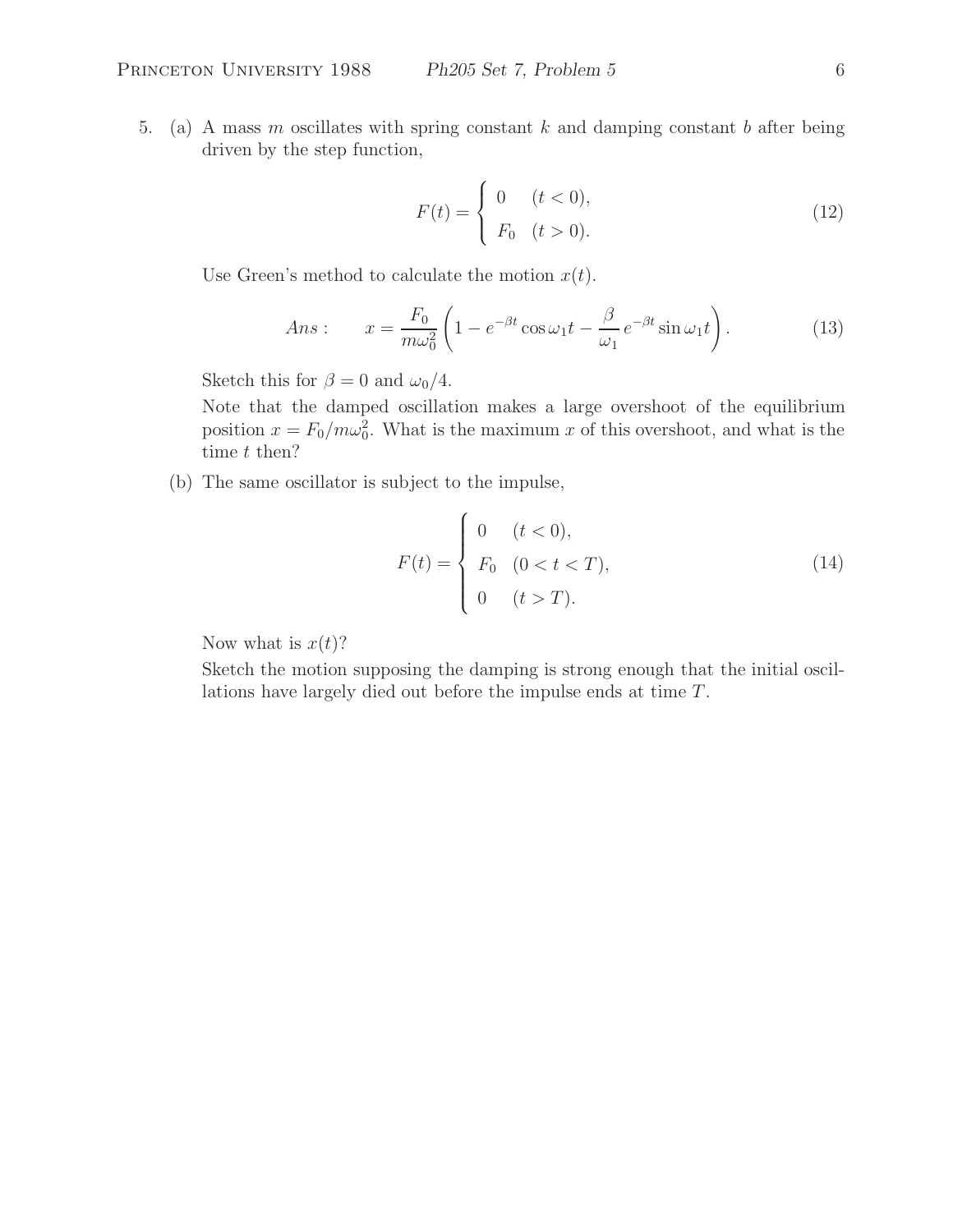- 6. (a) A damped oscillator is subject to the driving force  $F(t) = F_0 e^{-\alpha t}$  for a positive constant  $\alpha$ . Solve for the "steady" motion by making a suitable guess as to the form of  $x(t)$ .
	- (b) Now suppose that the driving force is,

$$
F(t) = \begin{cases} 0 & (t < 0), \\ F_0 e^{-\alpha t} & (t > 0). \end{cases}
$$
 (15)

Use Green's method to solve for the transient response (which should also include the "steady" motion of part (a) for  $t > 0$ ).

Ans: 
$$
x(t>0) = \frac{F_0/m}{\omega_0^2 + \alpha^2 - 2\alpha\beta} \left[ e^{-\alpha t} + e^{-\beta t} \left( \frac{\alpha - \beta}{\omega_1} \sin \omega_1 t - \cos \omega_1 t \right) \right]. (16)
$$

Sketch this for the case  $\alpha=\beta.$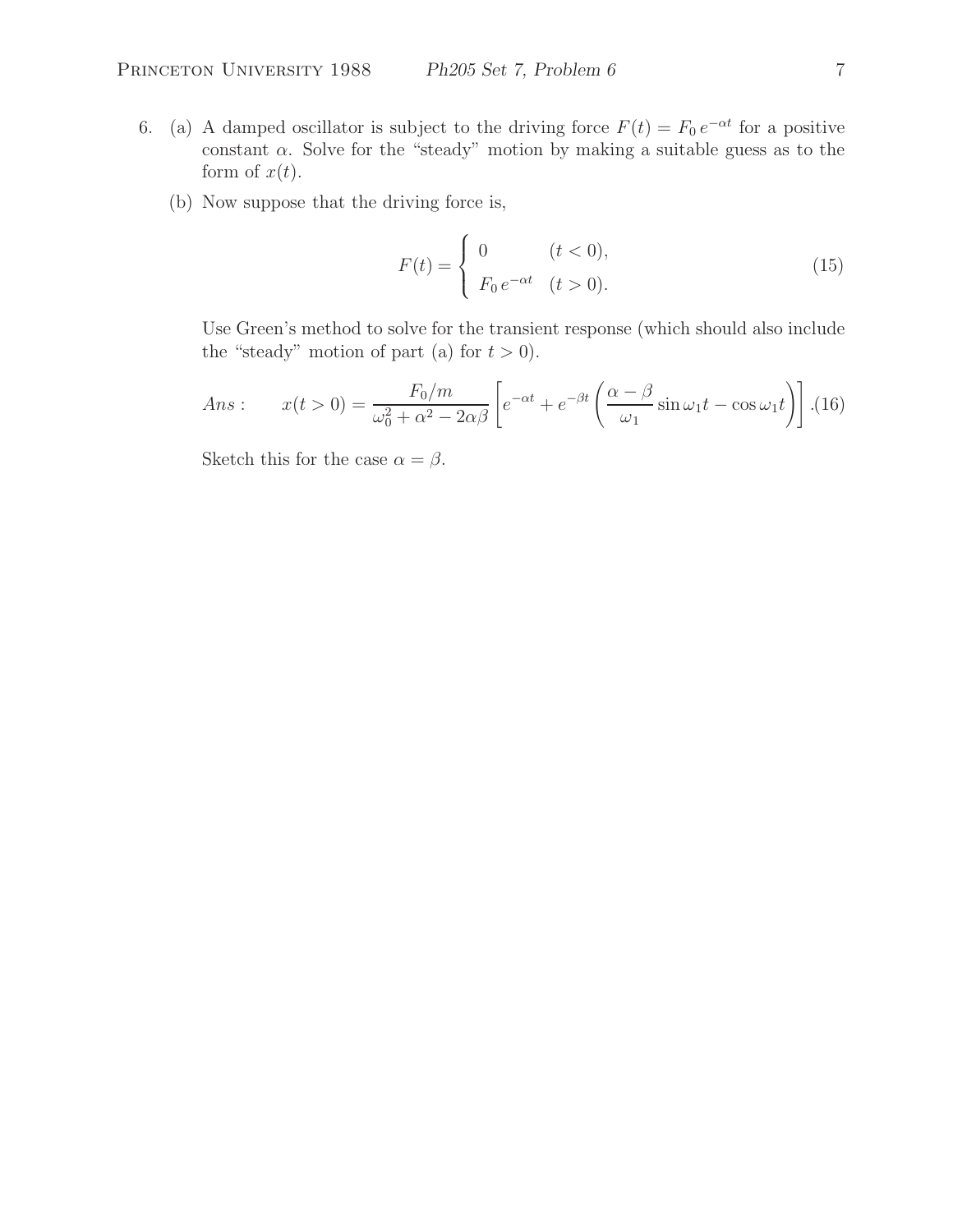7. A hoop of mass  $m$  and radius  $R$  is attached to a massless, rigid rod of length  $l$  to for a compound pendulum. The hoop pivots freely about its connection to the end of the rod. Find the angular frequencies of the normal modes of oscillation for motion entirely in a vertical plane.



Hint: Make the small-angle approximation before deriving the equations of motion – but remember that you must keep terms of  $2<sup>nd</sup>$  order to describe oscillatory motion.

For  $R = l/2$ , show that  $\omega = \sqrt{(2 \pm 2\sqrt{2})g/l}$ .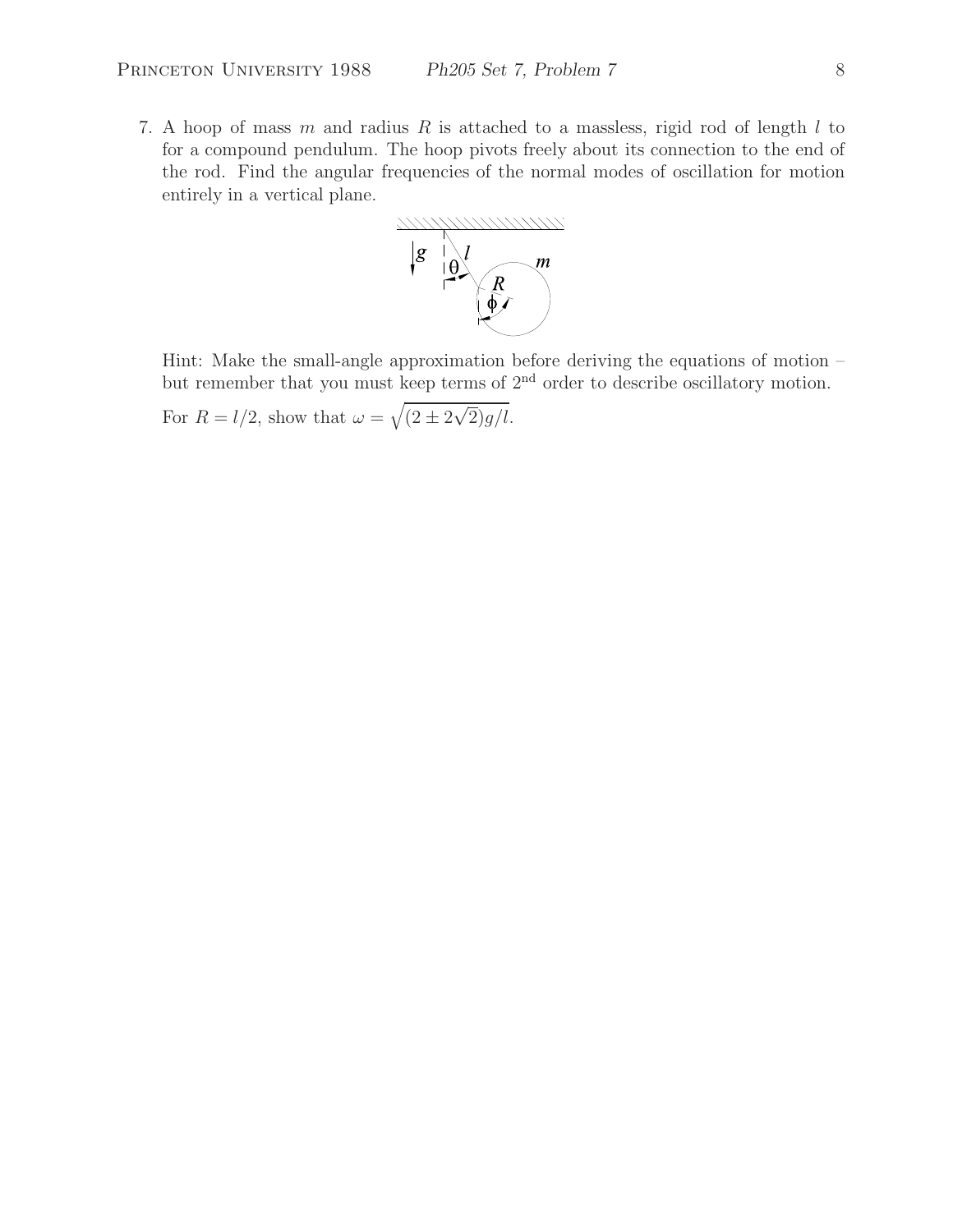8. A thin plate in the form of an equilateral triangle is suspended by three springs (of the same spring constant and same rest length) from its corners, such that the equilibrium position of the plate is horizontal with the springs vertical.



What are the angular frequencies of the normal modes of (small) oscillation in which the center of mass of the plate moves only vertically?

It suffices to guess the forms of the normal modes and then derive an equation of motion for each mode separately.

sl Ans: Two of the modes have the same frequency, which is twice that of a third mode. A fourth mode has frequency independent of the mass and of the spring constant.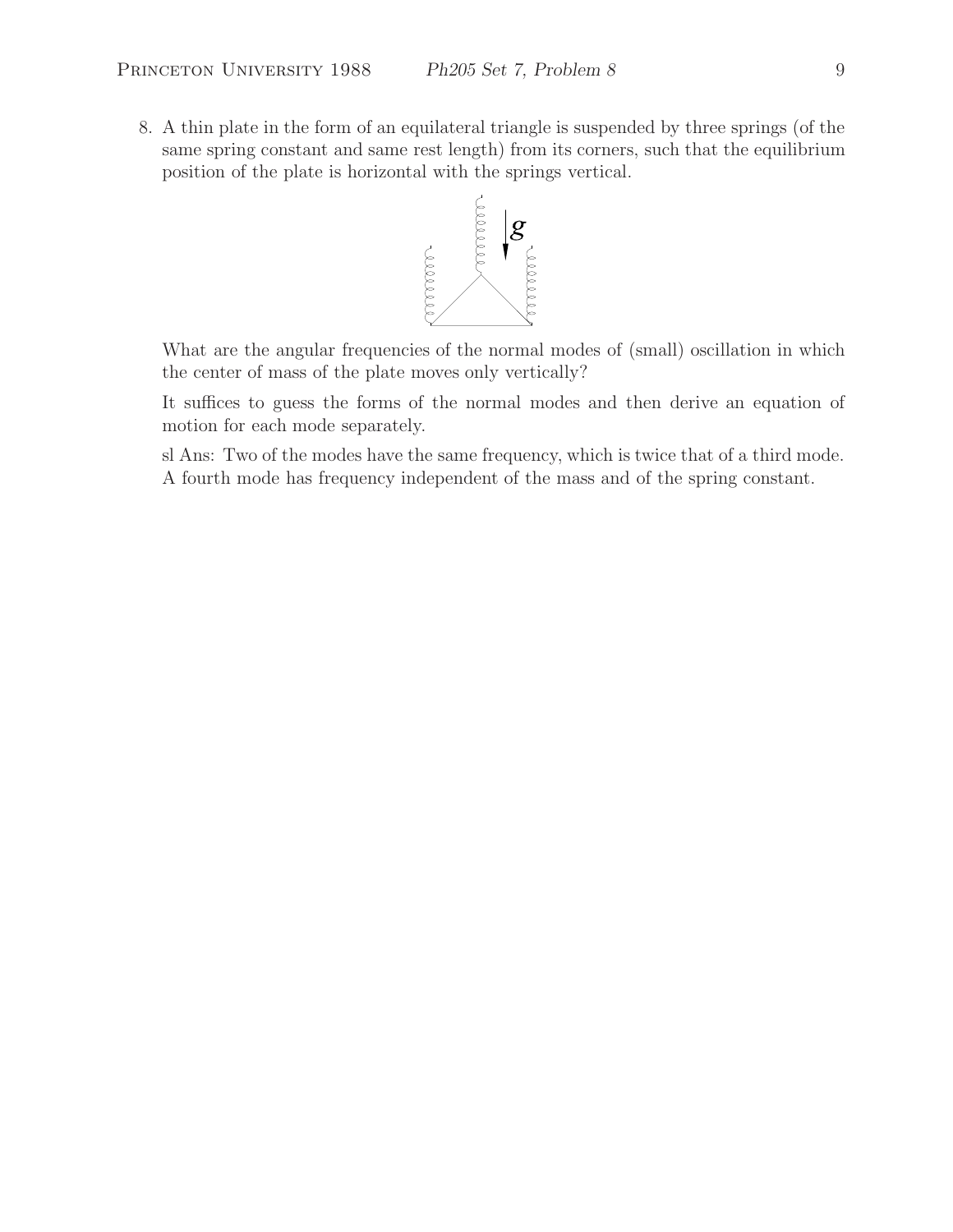9. A uniform disk of mass  $m$  and radius  $a$  rests on a frictionless, horizontal table. The disk is connected via three springs of constant  $k$  and rest length  $l_0$  to three fixed points 120 $\degree$  apart. At equilibrium the springs have length  $l>l_0$ .



What are the angular frequencies of the three normal modes (including rotation) of small oscillations about equilibrium?

You might guess the modes and solve for them one by one, or use Lagrange's method. The problems on p. 60 of http://kirkmcd.princeton.edu/examples/mechanics/landau\_mechanics.pdf may help with the geometry.

Ans: 
$$
\omega_1 = \omega_2 = \sqrt{\frac{3k}{2m} \frac{2l - l_0}{l}}, \qquad \omega_3 = \sqrt{\frac{6k}{m} \frac{(l - l_0)(a + l)}{al}}.
$$
 (17)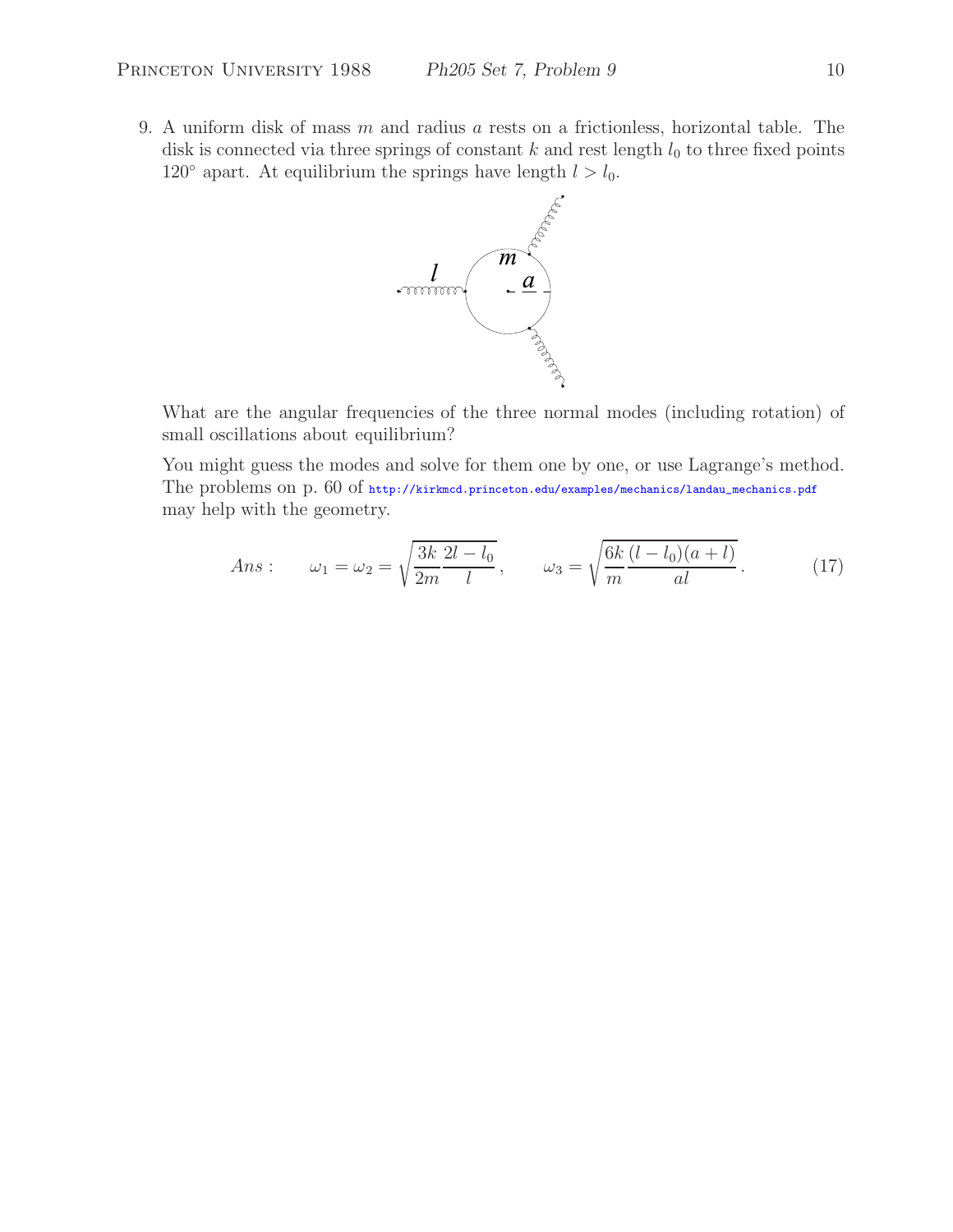10. (a) Consider the linear triatomic molecule ABA of Prob. 1, p. 72 of http://kirkmcd.princeton.edu/examples/mechanics/landau\_mechanics.pdf, where atoms A are tied to atom B by springs of constant  $k$ . They solve the problem by guessing the modes, and using conservation of energy/momentum of the center of mass to reduce the problem to two degrees of freedom (ignoring the bending mode).

$$
\begin{array}{c|cccc}\n3 & 2 & 2 & 1 \\
\hline\n\end{array}
$$

Work this problem via Lagrange's method by deducing the three coupled equations of motion for along the  $(x)$  as xis of the molecule, using coordinates  $x_1, x_2$ and  $x_3$ . Assume oscillatory motion to derive the characteristic equation for  $\omega^2$ , where  $\omega$  is the angular frequency of small oscillations about equilibrium.

Ans: 
$$
\omega^2 = 0, \qquad \frac{k}{m_A}, \qquad k \frac{2m_A + m_B}{m_A m_B}. \tag{18}
$$

The case of  $\omega = 0$  means that there is a nonoscillatory motion possible for this system, which is just translation of the entire system, without internal motion, along the x-axis.

(b) Suppose the middle atom B is tied to the origin by a spring, also of constant  $k$ . Now what are the frequencies of the normal modes of small oscillations?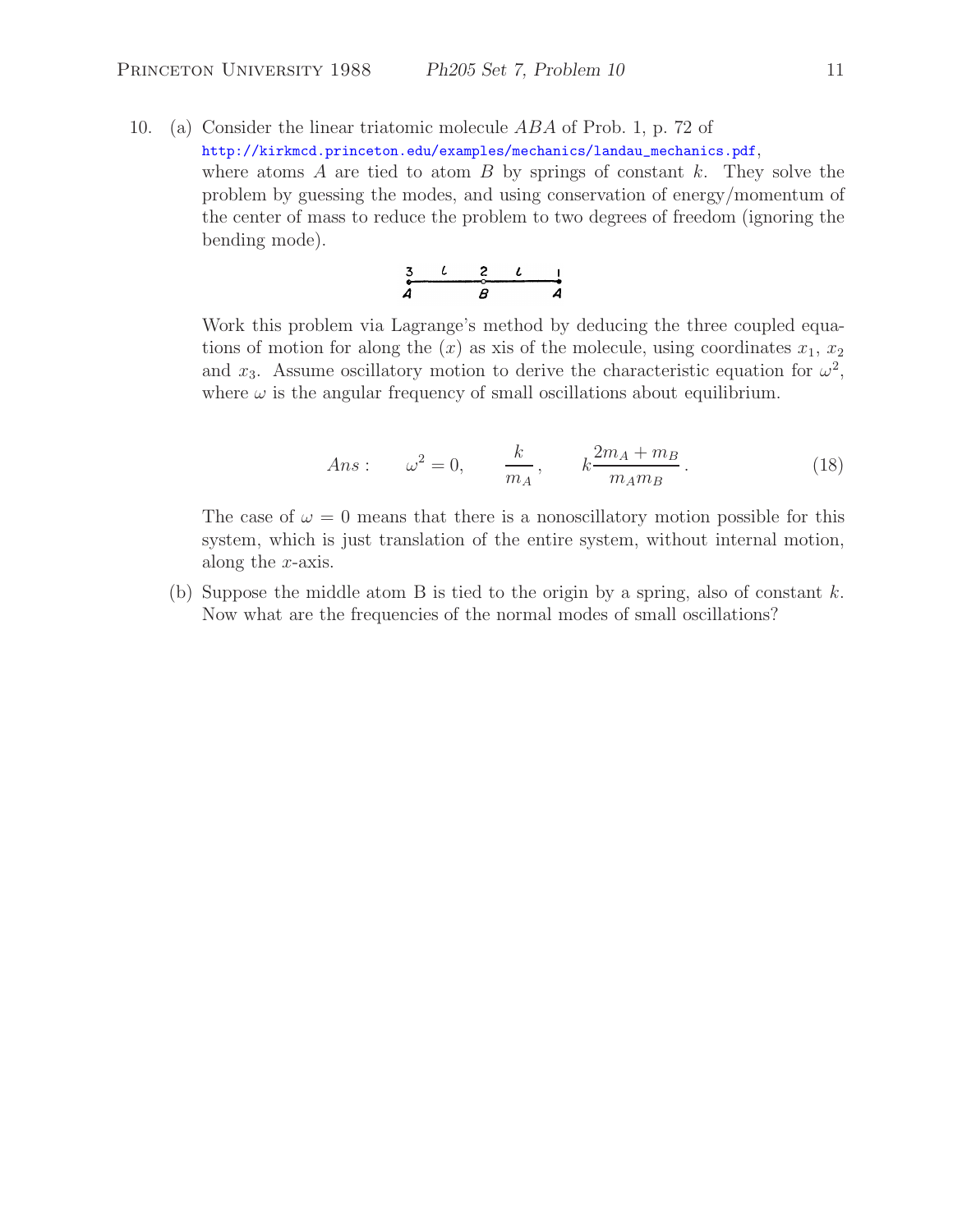## **Solutions**

1. In elastic scattering off a prolate spheroid,

$$
\frac{x^2}{A^2} + \frac{y^2}{B^2} + \frac{z^2}{B^2} = 1,
$$
\n(19)

the scattering angle  $\theta$  is related by,

$$
\theta = \pi - 2\alpha, \qquad \sin \alpha = \sin \left(\frac{\pi}{2} - \frac{\theta}{2}\right) = \cos \frac{\theta}{2}.
$$
 (20)

where  $\alpha$  is the angle between the incoming particle and the normal to the spheroid at the point of contact.



Also, at the point of contact where  $y = b = B\sqrt{1 - x_b^2/A^2}$  and  $x_b = -A\sqrt{1 - b^2/B^2}$ ,

$$
\tan \phi = \frac{dy}{dx} = -B\frac{d}{dx}\sqrt{1 - \frac{x^2}{A^2}} = \frac{B|x_b|}{A\sqrt{A^2 - x_b^2}} = \frac{A\sqrt{B^2 - b^2}}{A^2b/B} = \frac{B\sqrt{B^2 - b^2}}{Ab}
$$

$$
\cot \alpha = \frac{\sqrt{1 - \sin^2 \alpha}}{\sin \alpha}, \qquad (21)
$$

$$
\cos\frac{\theta}{2} = \sin\alpha = \frac{1}{\sqrt{1 + (dy/dx)^2}} = \frac{Ab}{\sqrt{B^4 + (A^2 - B^2)b^2}},\qquad(22)
$$

 $=$ 

$$
\cos^2 \frac{\theta}{2} (B^4 + (A^2 - B^2)b^2 = A^2b^2, \quad (23)
$$

$$
b^2 = \frac{B^4 \cos^2 \theta / 2}{A^2 - (A^2 - B^2) \cos^2 \theta / 2} = \frac{B^4 (1 + \cos \theta)}{2A^2 - (A^2 - B^2)(1 + \cos \theta)},
$$
 (24)

The scattering differential cross section is,

$$
\frac{d\sigma}{d\cos\theta} = \pi \frac{db^2}{d\cos\theta} = \pi \left( \frac{B^4}{2A^2 - (A^2 - B^2)(1 + \cos\theta)} + \frac{B^4(A^2 - B^2)(1 + \cos\theta)}{[2A^2 - (A^2 - B^2)(1 + \cos\theta)]^2} \right)
$$

$$
= \pi \frac{B^4[2A^2 - (A^2 - B^2)(1 + \cos\theta)] + B^4(A^2 - B^2)(1 + \cos\theta)}{[2A^2 + (A^2 - B^2)(1 + \cos\theta)]^2}
$$

$$
= \pi B^2 \frac{2A^2B^2}{[2A^2 - (A^2 - B^2)(1 + \cos\theta)]^2}
$$

$$
\approx \pi B^2 \frac{2(1 + 2\delta)}{[2 + 2\delta - 2\delta \cos\theta)]^2} \approx \frac{\pi B^2}{2}(1 + 2\delta)(1 - 2\delta + 2\delta \cos\theta) \approx \frac{\pi B^2}{2}(1 + 2\delta \cos\theta), (25)
$$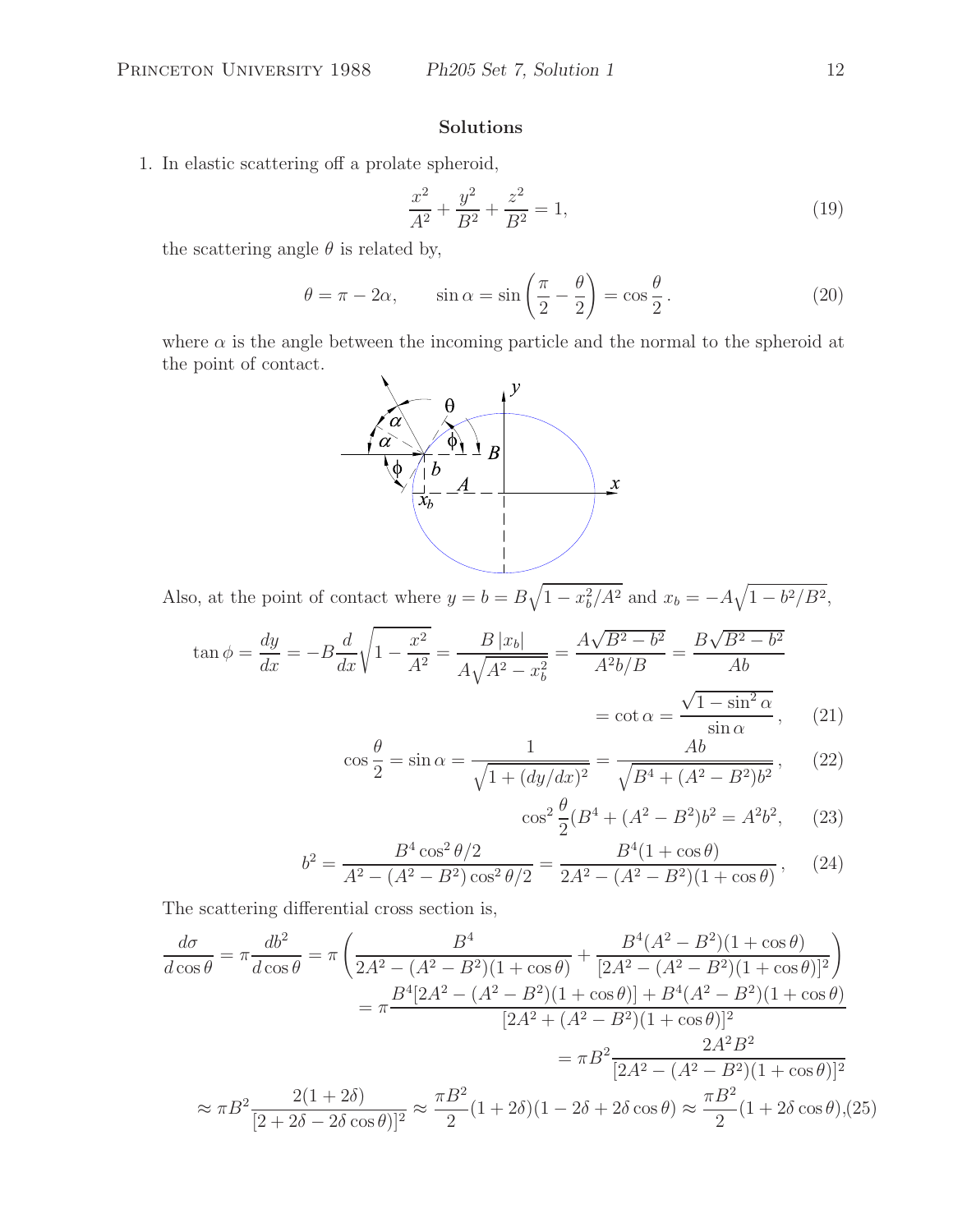where the approximation holds for small  $\delta$  in  $A = B(1 + \delta)$ .

If the differential cross section is observed to vary as  $1 + \epsilon \cos \theta$ , then  $\delta = \epsilon/2$  and  $A = B(1 + \epsilon/2).$ 

The total cross section is, of course,  $\sigma = \pi B^2$ .

The figure below shows  $(1/\sigma)(d\sigma/d\cos\theta$  for  $A/B = 1, 2$  and 10.

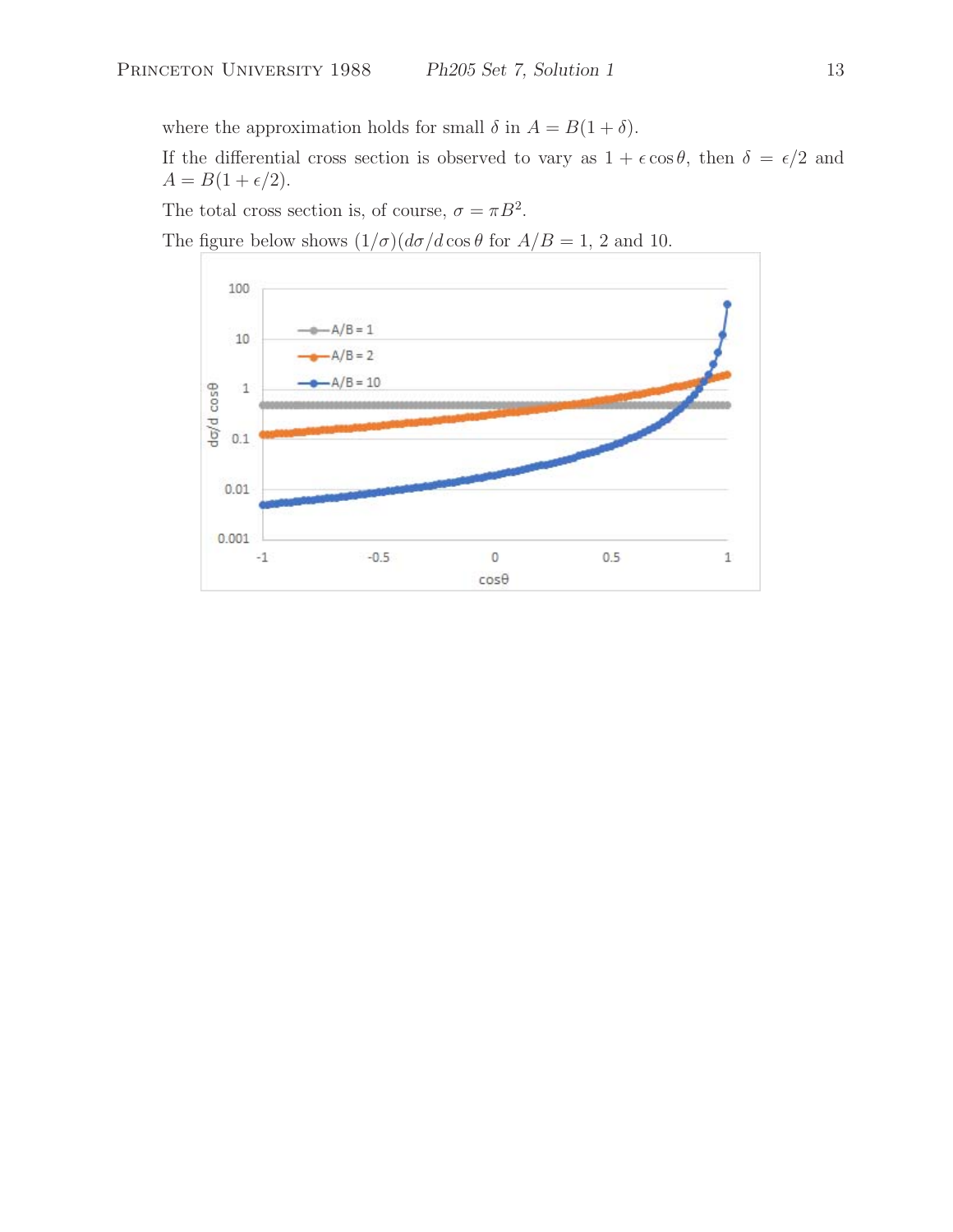## 2. **Rainbows.**

In the scattering of light by a (spherical) water drop, let  $m$  be the number of internal reflections before the ray emerges.



Then, the emerging ray with  $m = 1$  has scattering angle,

$$
\theta_1 = (\alpha - \beta) + (\pi - 2\beta) + (\alpha - \beta) = 2(\alpha - \beta) + (\pi - 2\beta),
$$
 (26)

and the emerging ray with  $m = 2$  has scattering angle,

$$
\theta_2 = \theta_1 - (\alpha - \beta) + (\pi - 2\beta) + (\alpha - \beta) = 2(\alpha - \beta) + 2(\pi - 2\beta),
$$
 (27)

and in general,

$$
\theta_m = 2(\alpha - \beta) + m(\pi - 2\beta). \tag{28}
$$

According to Snell's law,

$$
\sin \alpha = n \sin \beta, \qquad \cos \alpha = n \cos \beta \frac{d\beta}{d\alpha} = \sqrt{n^2 - \sin^2 \alpha} \frac{d\beta}{d\alpha}, \tag{29}
$$

where  $n \approx 4/3$  is the index of refraction of water. Hence,

$$
\frac{d\theta_m}{d\alpha} = 2 - 2(m+1)\frac{d\beta}{d\alpha} = 2\left(1 - \frac{(m+1)\cos\alpha}{\sqrt{n^2 - \sin^2\alpha}}\right),\tag{30}
$$

for rainbow scattering with angle  $\alpha_m$  related by,

$$
n^{2} - \sin^{2} \alpha_{m} = (m+1)^{2} (1 - \sin^{2} \alpha_{m}), \qquad \sin^{2} \alpha_{m} = \frac{(m+1)^{1} - n^{2}}{(m+1)^{2} - 1}. (31)
$$

$$
\sin^2 \alpha_1 = \frac{4 - \frac{16}{9}}{3} = 0.95^2 \,, \quad \alpha_1 = 59.4^{\circ}, \quad \sin \beta_1 = \frac{3}{4} \sin \alpha_1 = 0.65, \quad \beta_1 = 40.2^{\circ}, \text{ (32)}
$$
\n
$$
\theta_1 = 180^{\circ} + 2\alpha_1 - 4\beta_1 = 138^{\circ}, \text{ (33)}
$$

$$
\sin^2 \alpha_2 = \frac{9 - \frac{16}{9}}{8} = 0.86^2, \quad \alpha_2 = 71.8^\circ, \quad \sin \beta_2 = \frac{3}{4} \sin \alpha_1 = 0.71, \quad \beta_2 = 45.4^\circ, \text{ (34)}
$$

$$
\theta_2 = (180^\circ +) 2\alpha_2 - 6\beta_2 = -129^\circ. \text{ (35)}
$$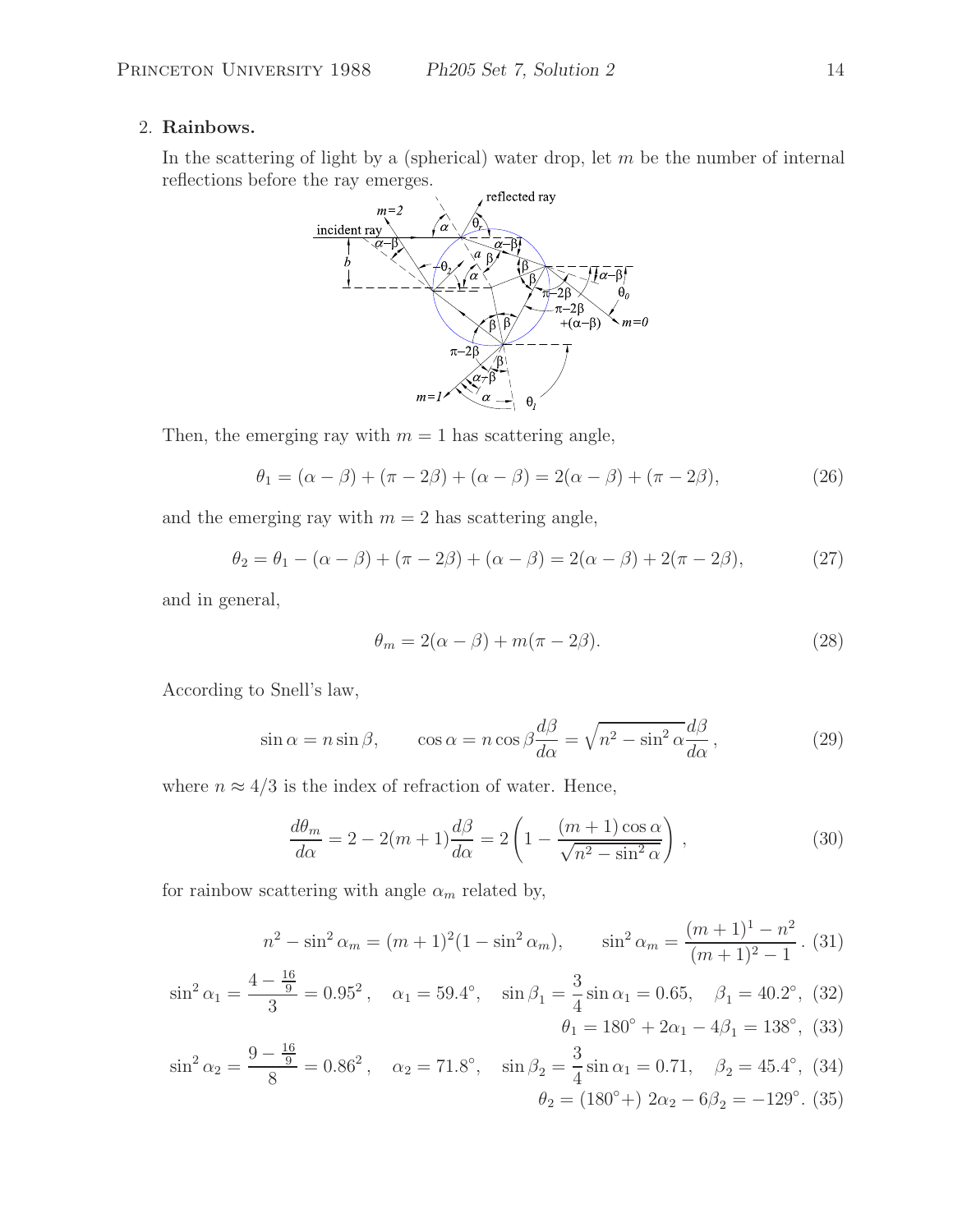The primary rainbow  $(m = 1)$  is due to light entering the upper part of water drops, relative to the observer, while the secondary rainbow  $(m = 2)$  is due to light entering the lower part of the drop.



The angles of the rainbows relative to the incident light rays are  $42°$  and  $51°$ , as noted by Descartes in the right figure above, from p. 253 of *Discours de la M´ethode* (Leyden, 1637), http://kirkmcd.princeton.edu/examples/mechanics/descartes\_37.pdf.

Since  $\sin \alpha = n \sin \beta$ , a larger index  $n(\lambda)$  implies a small angle  $\beta$ , for a given angle α. For the primary rainbow, rays associated with a larger index, *i.e.*, for smaller wavelength, emerge with a smaller angle. Hence the primary rainbow is blue at smaller angles and red at larger.

For the secondary rainbow, with its inverted internal geometry, the story is reversed, so red appear at larger angles and blue at smaller.

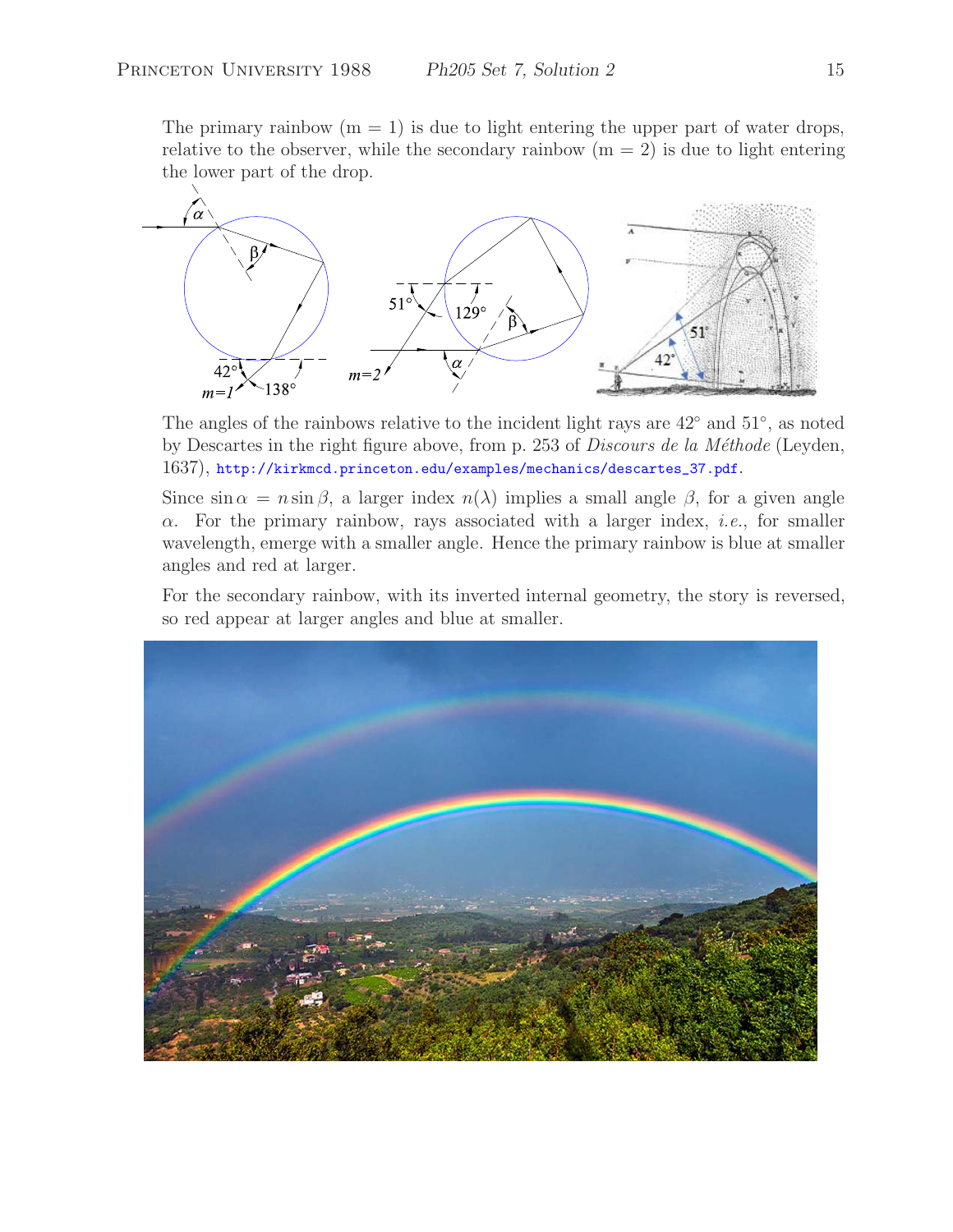3. This problem is adapted from Prob. 51, p. 69 of K.R. Symon, *Mechanics* (Addison-Wesley, 1971), http://kirkmcd.princeton.edu/examples/mechanics/symon\_71.pdf.



The differential equation for the vertical motion of mass  $m$  is,

$$
m\ddot{Y} = -b(\dot{Y} - \dot{y}) - k(Y - y - l) - mg,\tag{36}
$$

$$
m\ddot{Y} + b\dot{Y} + kY = -b\dot{y} + k(y+l) - mg,\tag{37}
$$

$$
\ddot{Y} + \beta \dot{Y} + \omega_0^2 Y = -\beta \dot{y} + \omega_0^2 (y + l) - g,
$$
\n(38)

where  $\beta = b/2m$  and  $\omega_0^2 = k/m$ .

The "washboard" road forces the axle to oscillate vertically above the average elevation of the road according to,

$$
y = R + A\cos\omega t,\tag{39}
$$

where R is the radius of a wheel and  $A \ll R$ . Hence,

$$
\ddot{Y} + 2\beta \dot{Y} + \omega_0^2 Y = 2A\beta\omega\sin\omega t + \omega_0^2 (R + A\cos\omega t) + \omega_0^2 l - g. \tag{40}
$$

The time-average, steady-state value of  $Y$  is,

$$
\langle Y \rangle = R + l - \frac{g}{\omega^2} \,. \tag{41}
$$

We seek an oscillatory solution for forced motion of Y at angular frequency  $\omega$  of the form  $Y = \langle Y \rangle + Re(Y_0 e^{i\omega t})$ , for which (40) implies,

$$
Re(-\omega^2 Y_0 e^{i\omega t} - 2i\beta \omega Y_0 e^{i\omega t} + \omega_0^2 Y_0 e^{i\omega t}) = Re(-2iA\beta\omega e^{i\omega t} + A\omega_0^2 e^{i\omega t}),\tag{42}
$$

$$
Y_0 = \frac{-2iA\beta\omega + A\omega_0^2}{\omega_0^2 - \omega^2 - 2i\beta\omega}, \qquad |Y_0| = A\sqrt{\frac{\omega_0^4 + 4\beta^2\omega^2}{(\omega_0^2 - \omega^2)^2 + 4\beta^2\omega^2}}.
$$
(43)

In the particular case of critical damping,  $\beta = \omega_0$ , and the amplitude of the oscillation in  $Y$  is,

$$
|Y_0| = A \sqrt{\frac{\omega_0^4 + 4\omega_0^2 \omega^2}{(\omega_0^2 - \omega^2)^2 + 4\omega_0^2 \omega^2}} = \frac{A\omega_0}{\omega_0^2 + \omega^2} \sqrt{\omega_0^2 + 4\omega^2}.
$$
 (44)

This is maximal for,

$$
\frac{d|Y_0|}{d\omega} = 0 = -\frac{2A\omega_0\omega}{(\omega_0^2 + \omega^2)^2} \sqrt{\omega_0^2 + 4\omega^2} + \frac{A\omega_0}{\omega_0^2 + \omega^2} \frac{4\omega}{\sqrt{\omega_0^2 + 4\omega^2}},
$$
(45)

$$
0 = -2(\omega_0^2 + 4\omega^2) + 4(\omega_0^2 + \omega^2), \qquad \omega^2 = \frac{\omega_0^2}{2}, \qquad |Y_0|_{\text{max}} = \frac{2\sqrt{3}A}{2}.
$$
 (46)

*A version of this problem with an accelerating car is at* http://kirkmcd.princeton.edu/examples/washboard.pdf.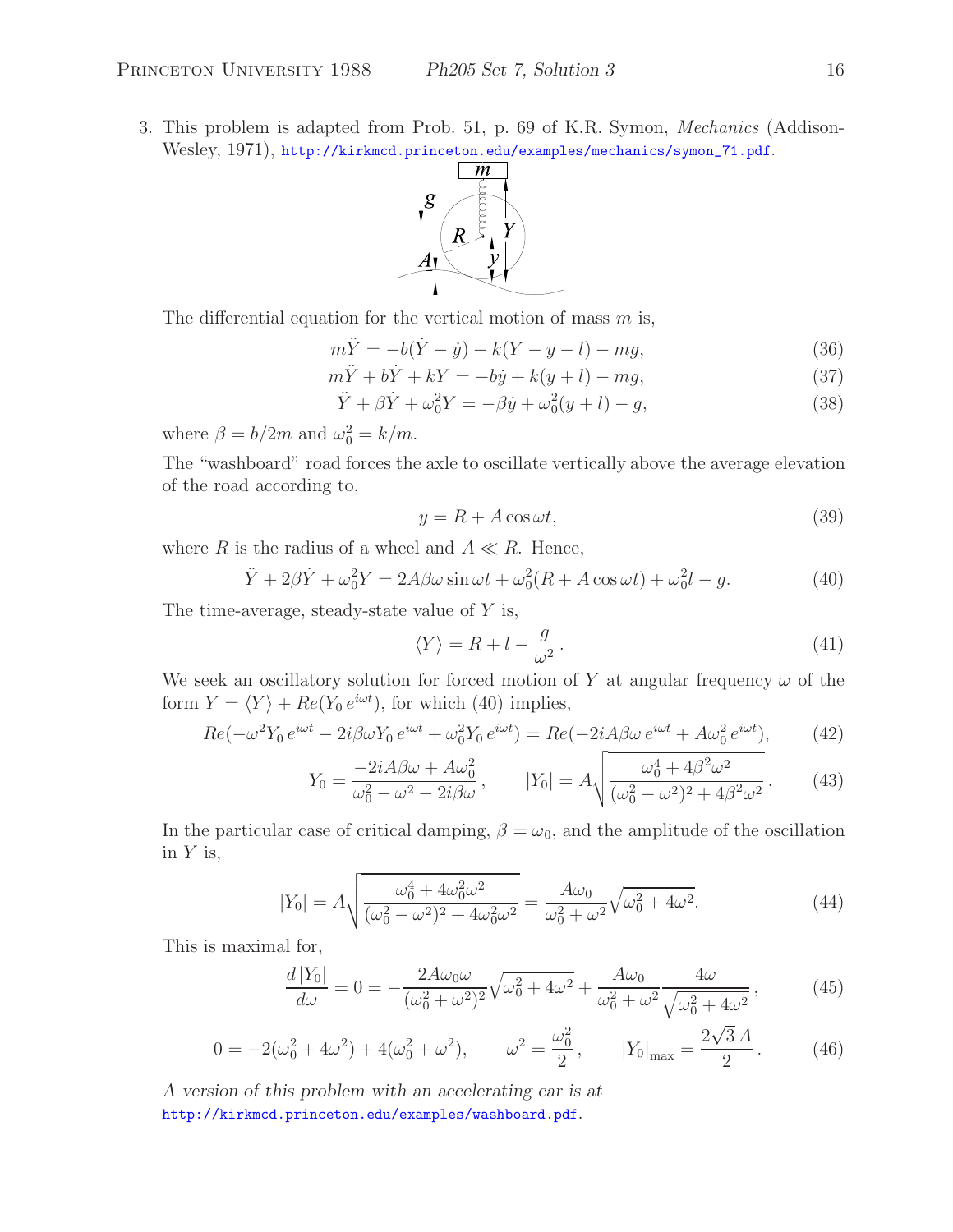4. (a) The sawtooth is antisymmetric,

$$
F(t) = \frac{F_0 t}{T} = -F(-t) \qquad \left(-\frac{T}{2} < t < \frac{T}{2}\right). \tag{47}
$$

so its Fourier expansion will only contain sine terms,  $F(t) = \sum_{n=1}^{\infty} B_n \sin n\omega t$  with  $\omega = 2\pi/T,$ 

$$
B_n = \frac{2}{T} \int_{-T/2}^{T/2} F(t) \sin n\omega t \, dt = \frac{2F_0}{T^2} \int_{-T/2}^{T/2} t \sin \frac{2n\pi t}{T} \, dt = \frac{2F_0}{T^2} \frac{T^2}{4\pi^2 n^2} \int_{-n\pi}^{n\pi} x \sin x \, dx
$$

$$
= \frac{F_0}{2n^2 \pi^2} [\sin x - x \cos x]_{-n\pi}^{n\pi} = \frac{F_0}{2n^2 \pi^2} (-1)^{n+1} 2n\pi = \frac{(-1)^{n+1} F_0}{n\pi},\tag{48}
$$

$$
F(t) = \frac{F_0}{\pi} \left( \sin \omega t - \frac{1}{2} \sin 2\omega t + \frac{1}{3} \sin 3\omega t - \cdots \right). \qquad (\omega = 2\pi/T). \tag{49}
$$

(b) The half-wave function is neither symmetric nor antisymmetric, so its Fourier series will contain both cosine and sine terms,

$$
F(t) = \begin{cases} \sin \omega t & \left(0 < t < \frac{\pi}{\omega}\right) \\ 0 & \left(\frac{\pi}{\omega} < t < \frac{2\pi}{\omega}\right) \end{cases} = \frac{A_0}{2} + \sum_{n=1}^{\infty} A_n \cos n\omega t + B_n \sin n\omega t,\tag{50}
$$

$$
A_n = \frac{2}{T} \int_{-T/2}^{T/2} F(t) \cos n\omega t \, dt = \frac{2}{2\pi/\omega} \int_0^{\pi/\omega} \sin \omega t \cos n\omega t \, dt,\tag{51}
$$

$$
A_0 = \frac{\omega}{\pi} \int_0^{\pi/\omega} \sin \omega t \, dt = \frac{\omega}{\pi} \left[ -\frac{1}{\omega} \cos \omega t \right]_0^{\pi/\omega} = \frac{2}{\pi},\tag{52}
$$

$$
A_1 = \frac{\omega}{\pi} \int_0^{\pi/\omega} \sin \omega t \cos \omega t \, dt = \frac{\omega}{2\pi} \int_0^{\pi/\omega} \sin 2\omega t \, dt = \frac{\omega}{2\pi} \left[ \frac{-1}{2\omega} \cos 2\omega t \right]_0^{\pi/\omega} = 0, \quad (53)
$$

$$
A_{2m} = \frac{\omega}{\pi} \int_0^{\pi/\omega} \sin \omega t \cos 2m\omega t \, dt = \frac{\omega}{\pi} \int_0^{\pi/\omega} \frac{1}{2} [\sin(2m+1)\omega t - \sin(2m-1)\omega t] \, dt
$$
  
= 
$$
\frac{\omega}{2\pi} \left[ \frac{-1}{(2m+1)\omega} \cos(2m+1)\omega t + \frac{1}{(2m-1)\omega} \cos(2m-1)\omega t \right]_0^{\pi/\omega}
$$
  
= 
$$
\frac{1}{2\pi} \left( \frac{2}{2m+1} - \frac{2}{2m-1} \right) = -\frac{2}{(2m+1)(2m-1)\pi}, \tag{54}
$$

$$
= \frac{1}{2\pi} \left( \frac{2}{2m+1} - \frac{2}{2m-1} \right) = -\frac{2}{(2m+1)(2m-1)\pi},
$$
(54)

$$
A_{2m+1} = \frac{\omega}{\pi} \int_0^{\pi/\omega} \sin \omega t \cos(2m+1)\omega t \, dt = \frac{\omega}{\pi} \int_0^{\pi/\omega} \frac{1}{2} [\sin(2m+2)\omega t - \sin 2m\omega t] \, dt
$$

$$
= \frac{\omega}{2\pi} \left[ \frac{-1}{(2m+2)\omega} \cos(2m+2)\omega t + \frac{1}{2m\omega} \cos 2m\omega t \right]_0^{\pi/\omega} = 0,
$$
(55)

$$
(2m + 2)\omega
$$
  
\n
$$
B_1 = \frac{\omega}{\pi} \int_0^{\pi/\omega} \sin \omega t \sin \omega t dt = \frac{\omega}{\pi} \frac{1}{2} \frac{\pi}{\omega} = \frac{1}{2},
$$
\n(56)

$$
B_{n>1} = \frac{\omega}{\pi} \int_0^{\pi/\omega} \sin \omega t \sin n\omega t \, dt = \frac{\omega}{\pi} \int_0^{\pi/\omega} \frac{1}{2} [\cos(1-n)\omega t - \cos(n+1)\omega t] \, dt
$$

$$
= \frac{\omega}{\pi} \left[ \frac{\sin(1-n)\omega t}{1 - \sin(n+1)\omega t} \right]_0^{\pi/\omega} = 0 \tag{57}
$$

$$
=\frac{\omega}{2\pi}\left[\frac{\sin(1-n)\omega t}{1-n} - \frac{\sin(n+1)\omega t}{n+1}\right]_0^{\pi/\omega} = 0,
$$
\n(57)

$$
F(t) = \frac{1}{\pi} + \frac{1}{2}\sin\omega t - \frac{2}{3\pi}\cos 2\omega t - \frac{2}{15\pi}\cos 4\omega t - \dots
$$
 (58)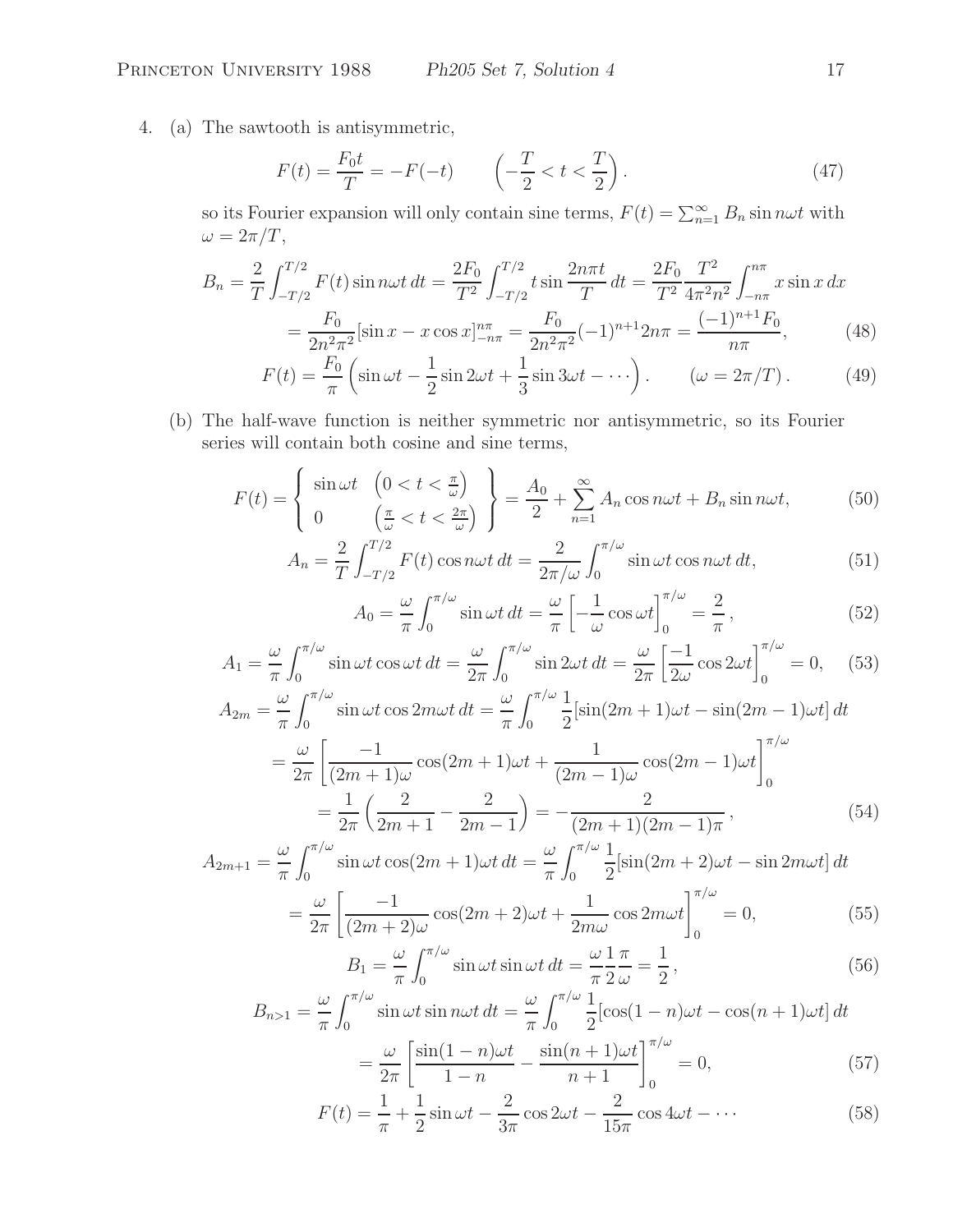The Fourier series of the sawtooth function converges somewhat more quickly than that of the half-wave, as shown in the figures below, from

http://kirkmcd.princeton.edu/examples/mechanics/TT\_FourierSeries.pdf.

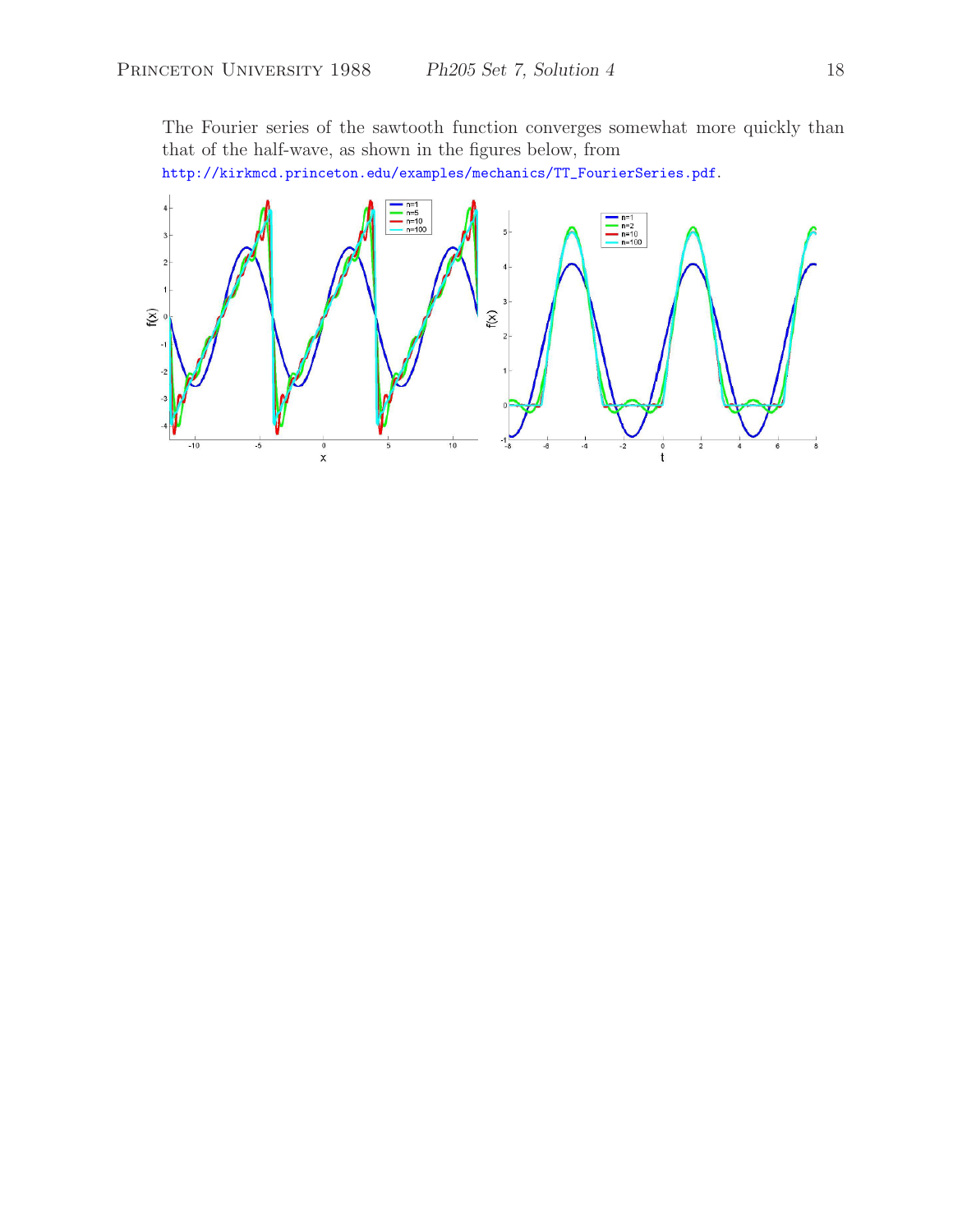5. (a) The equation of motion of the oscillator is,

$$
m\ddot{x} = -kx - b\dot{x} + F(t), \qquad \ddot{x} + 2\beta\dot{x} + \omega_0^2 x = \frac{F}{m}, \qquad \beta = \frac{b}{2m}, \qquad \omega_0^2 = \frac{k}{m}, (59)
$$

and the driving force is the step function,

$$
F(t) = \begin{cases} 0 & (t < 0), \\ F_0 & (t > 0). \end{cases}
$$
 (60)

According to Green's method (p. 145 of

http://kirkmcd.princeton.edu/examples/Ph205/ph205113.pdf), the motion is (for  $t >$ 0),

$$
x(t>0) = \int_{-\infty}^{t} \frac{F(t')}{m\omega_1} e^{-\beta(t-t')} \sin \omega_1(t-t') dt' \qquad \left(\omega_1 = \sqrt{\omega_0^2 - \beta^2}\right)
$$
  

$$
= \frac{F_0}{m\omega_1} \int_0^t e^{-\beta(t-t')} \sin \omega_1(t-t') dt' = \frac{F_0}{m\omega_1} \int_0^t e^{-\beta y} \sin \omega_1 y dy
$$
  

$$
= \frac{F_0}{m\omega_1} \left[ e^{-\beta y} \frac{-\beta \sin \omega_1 y - \omega_1 \cos \omega_1 y}{\beta^2 + \omega_1^2} \right]_0^t
$$
  

$$
= \frac{F_0}{m\omega_0^2} \left( 1 - e^{-\beta t} \cos \omega_1 t - \frac{\beta}{\omega_1} e^{-\beta t} \sin \omega_1 t \right), \qquad (61)
$$

using 577.1 of http://kirkmcd.princeton.edu/examples/EM/dwight\_57.pdf.



The first maximum occurs for  $\dot{x} = 0$ ,

$$
0 = \beta e^{-\beta t} \cos \omega_1 t + (\beta^2/\omega_1) e^{-\beta t} \sin \omega_1 t + \omega_1 e^{-\beta t} \sin \omega_1 t - \beta e^{-\beta t} \cos \omega_1 t, \quad (62)
$$

*i.e.*, for  $\omega_1 t = \pi$ , with  $x_{\text{max}} = (F_0 / m \omega_0^2)(1 + e^{-\beta \pi / \omega_1}).$ 

(b) The same oscillator is subject to the impulse,

$$
F(t) = \begin{cases} 0 & (t < 0), \\ F_0 & (0 < t < T), \\ 0 & (t > T). \end{cases}
$$
 (63)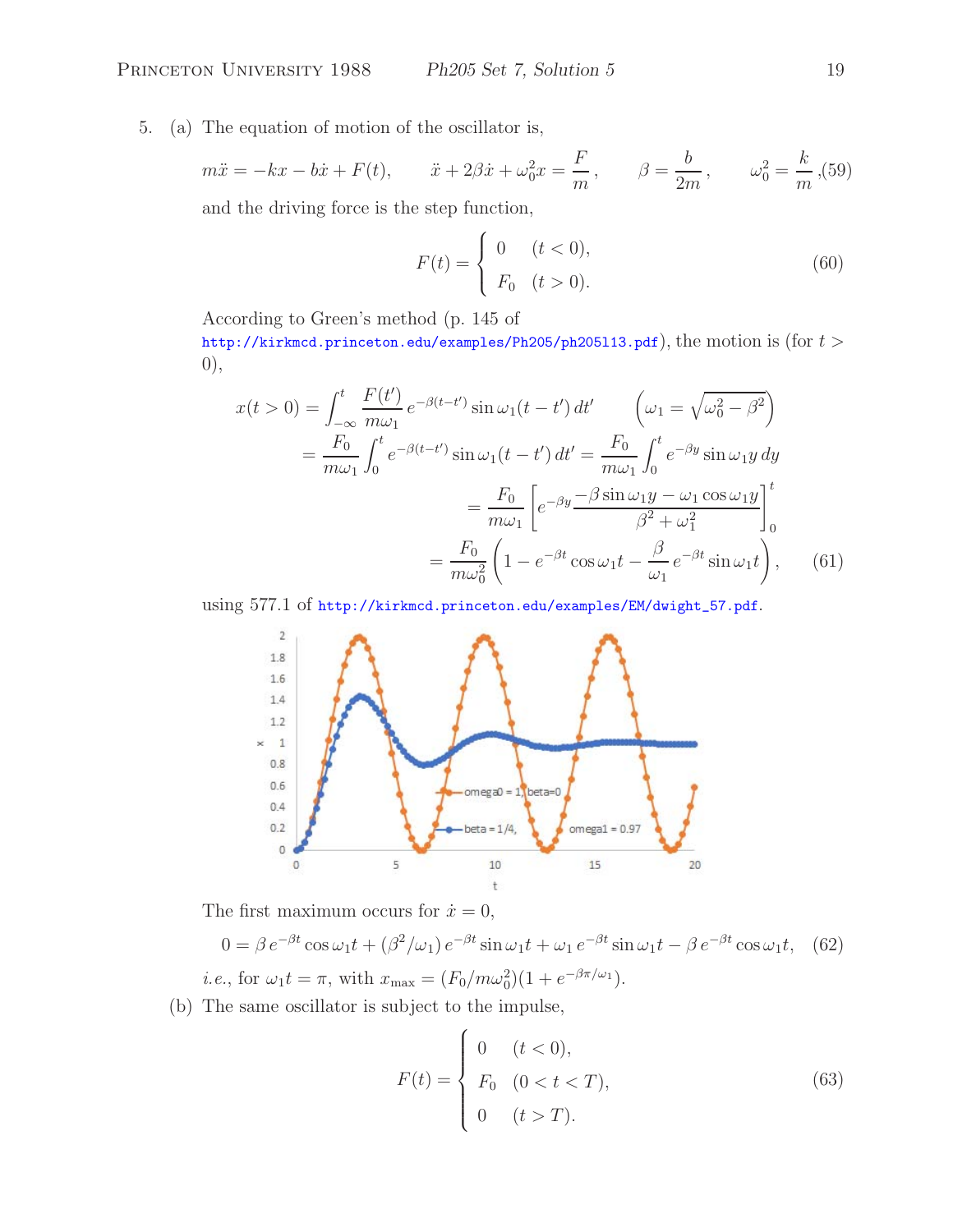For  $t < T$ , the motion is again given by eq. (61), called  $x_{(a)}(t)$  below, while for  $t > T$ we have,

$$
x(t > T) = \frac{F_0}{m\omega_1} \int_0^T e^{-\beta(t-t')} \sin \omega_1(t-t') dt' = \frac{F_0}{m\omega_1} \int_0^{t-T} e^{-\beta y} \sin \omega_1 y dy
$$
  
\n
$$
= \frac{F_0}{m\omega_1} \left[ e^{-\beta y} \frac{-\beta \sin \omega_1 y - \omega_1 \cos \omega_1 y}{\beta^2 + \omega_1^2} \right]_{t-T}^t
$$
  
\n
$$
= \frac{F_0}{m\omega_0^2} \left( e^{-\beta(t-T)} \cos \omega_1(t-T) - \frac{\beta}{\omega_1} e^{-\beta(t-T)} \sin \omega_1(t-T) - e^{-\beta t} \cos \omega_1 t - \frac{\beta}{\omega_1} e^{-\beta t} \sin \omega_1 t \right)
$$
  
\n
$$
= \frac{F_0}{m\omega_0^2} \left[ 1 - e^{-\beta t} \cos \omega_1 t - \frac{\beta}{\omega_1} e^{-\beta t} \sin \omega_1 t \right]
$$
  
\n
$$
- \left( 1 - e^{-\beta(t-T)} \cos \omega_1(t-T) - \frac{\beta}{\omega_1} e^{-\beta(t-T)} \sin \omega_1(t-T) \right) \right] = x_{(a)}(t) - x_{(a)}(t-T). \tag{64}
$$

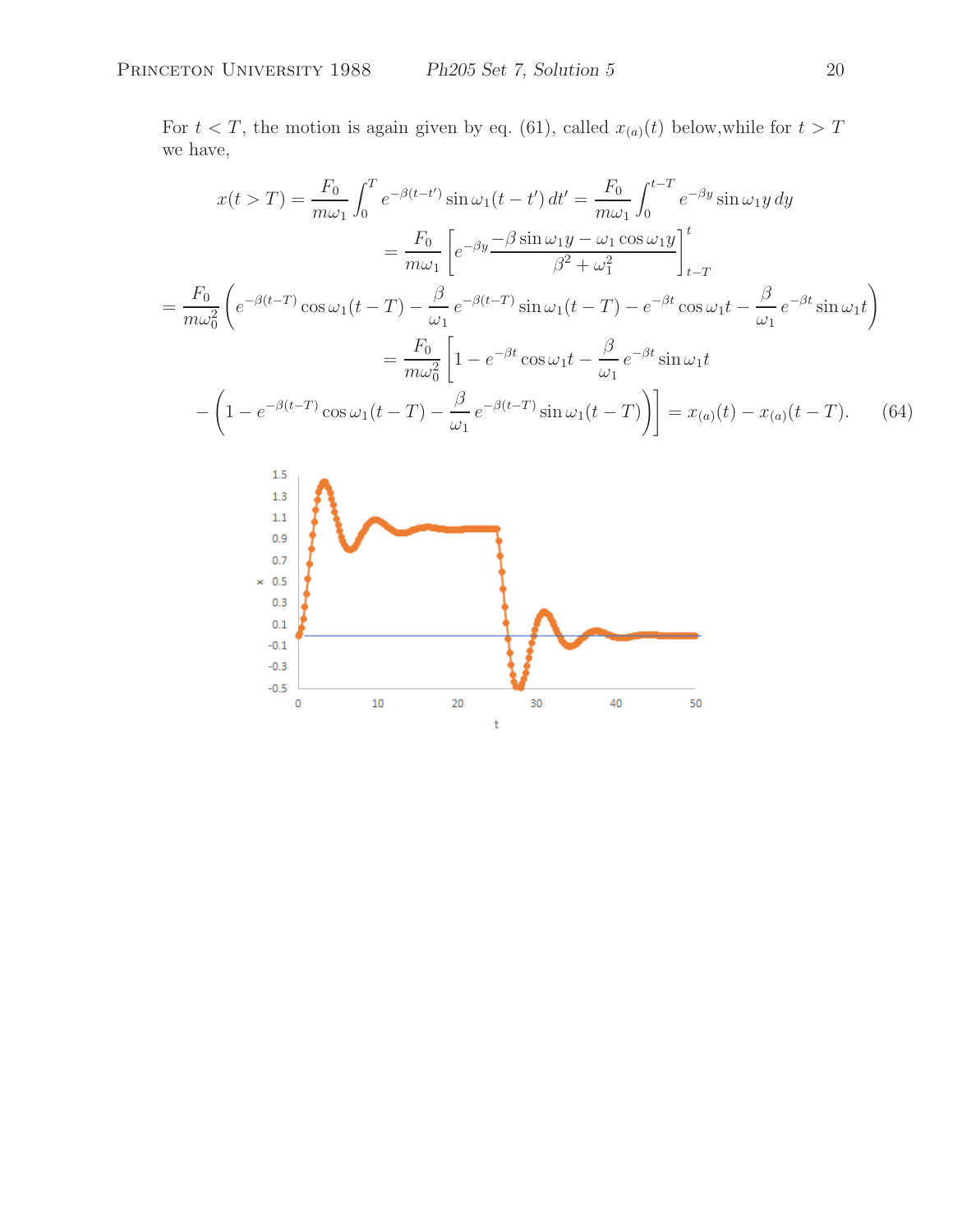6. (a) The "steady" response of an oscillator to a driving force  $F(t)$  may have the same form as the driving force. Then, for the driving force  $F(t) = F_0 e^{-\alpha t}$  we "guess" that the "steady" motion has the form  $x(t) = x_0 e^{-\alpha t}$ .

$$
m\ddot{x} = -kx - b\dot{x} + F(t), \quad \ddot{x} + 2\beta\dot{x} + \omega_0^2 x = (\alpha^2 - 2\alpha\beta + \omega_0^2)x_0 e^{-\alpha t} = \frac{F_0}{m}e^{-\alpha t},
$$
(65)  

$$
x_0 = \frac{F_0/m}{\omega_0^2 + \alpha^2 - 2\alpha\beta}e^{-\alpha t}, \qquad \beta = \frac{b}{2m}, \qquad \omega_0^2 = \frac{k}{m}.
$$
(66)

(b) If the driving force is,

$$
F(t) = \begin{cases} 0 & (t < 0), \\ F_0 e^{-\alpha t} & (t > 0), \end{cases}
$$
 (67)

we can use Green's method to solve for the transient response,

$$
x(t>0) = \int_{-\infty}^{t} \frac{F(t')}{m\omega_1} e^{-\beta(t-t')} \sin \omega_1(t-t') dt' \qquad \left(\omega_1 = \sqrt{\omega_0^2 - \beta^2}\right)
$$

$$
= \frac{F_0}{m\omega_1} \int_0^t e^{-\alpha t'} e^{-\beta(t-t')} \sin \omega_1(t-t') dt' = \frac{F_0}{m\omega_1} \int_0^t e^{-\alpha(t-y)} e^{-\beta y} \sin \omega_1 y dy
$$

$$
= \frac{F_0 e^{-\alpha t}}{m\omega_1} \left[ e^{(\alpha-\beta)y} \frac{(\alpha-\beta)\sin \omega_1 y - \omega_1 \cos \omega_1 y}{(\alpha-\beta)^2 + \omega_1^2} \right]_0^t
$$

$$
= \frac{F_0/m}{\omega_0^2 + \alpha^2 - 2\alpha\beta} \left[ e^{-\alpha t} + e^{-\beta t} \left( \frac{\alpha-\beta}{\omega_1} \sin \omega_1 t - \cos \omega_1 t \right) \right]. \tag{68}
$$

The motion for  $\alpha = \beta = \omega_0/4$  is sketched below.

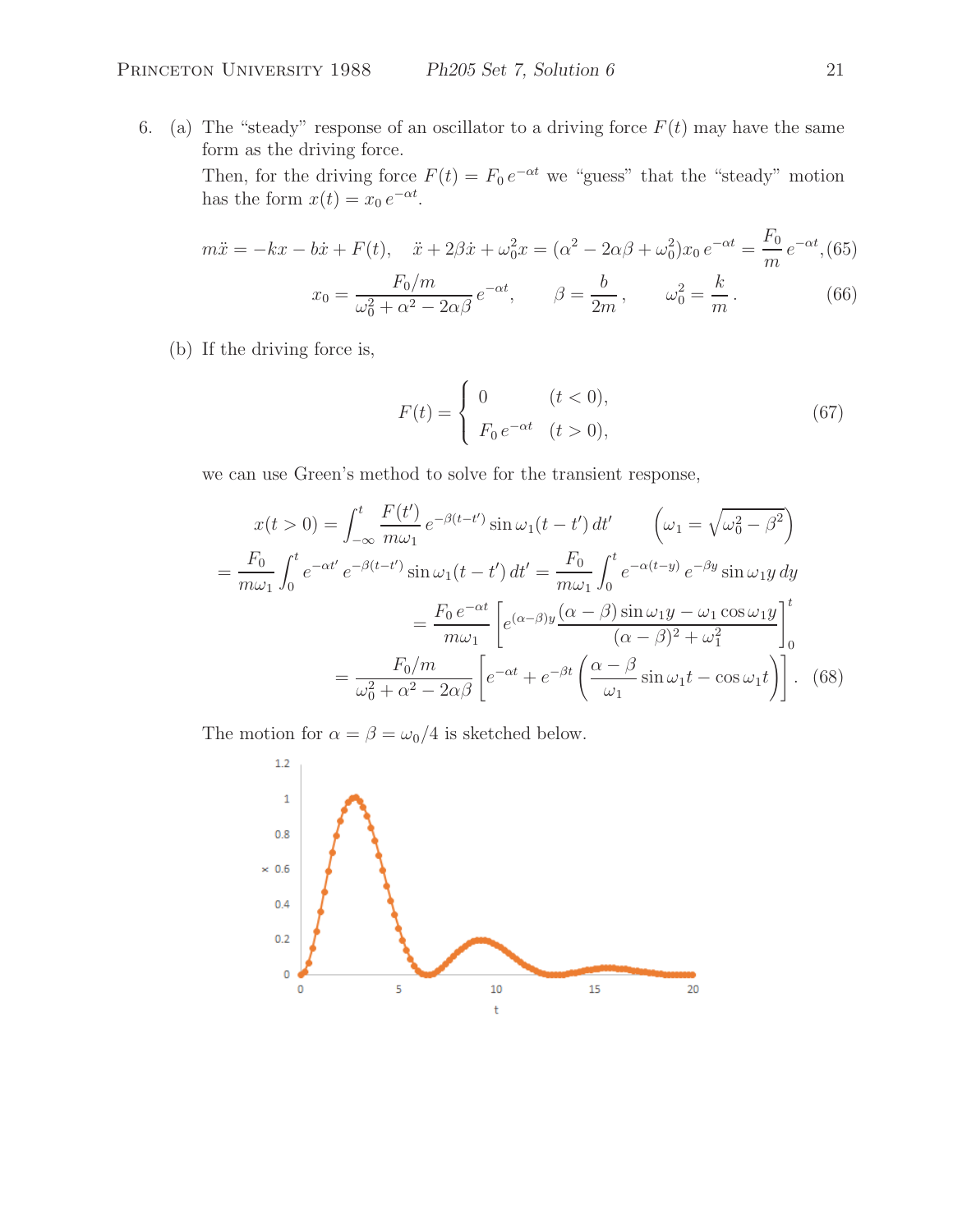7. This problem is Ex. 1, p. 380 of Routh, *Elementary Rigid Dynamics*.

We seek the angular frequencies of small oscillations of the compound pendulum sketched below.



The equilibrium angles are  $\theta_0 = 0 = \phi_0$ , and it suffices to consider the kinetic and potential energy of the system to second order in small  $\theta$  and  $\phi$ . Taking the origin at the upper end of the rod of length  $l$ , the x-axis to be horizontal and the y-axis to be vertical, the coordinates of the center of mass of the hoop are,

$$
x = l\sin\theta + R\sin\phi \approx l\theta + R\phi, \qquad \dot{x} \approx l\dot{\theta} + R\dot{\phi}, \tag{69}
$$

$$
y = l\cos\theta + R\cos\phi \approx l + R - \frac{l\theta^2}{2} - \frac{R\phi^2}{2}, \qquad \dot{y} \approx -l\theta\dot{\theta} - R\dot{\phi}\dot{\phi}, \tag{70}
$$

$$
v^{2} = \dot{x}^{2} + \dot{y}^{2} \approx \dot{x}^{2} \approx l^{2} \dot{\theta}^{2} + R^{2} \dot{\phi}^{2} + 2lR\dot{\theta}\dot{\phi}.
$$
 (71)

The approximate equations of motion follow from the Lagrangian,

$$
\mathcal{L} = T - V = \frac{mv^2}{2} + \frac{mR^2\dot{\phi}^2}{2} + mgy
$$

$$
\approx \frac{m}{2}(l^2\dot{\theta}^2 + 2R^2\dot{\phi}^2 + 2lR\dot{\theta}\dot{\phi}) + mg\left(l + R - \frac{l\theta^2}{2} - \frac{R\phi^2}{2}\right),\tag{72}
$$

$$
\frac{d}{dt}\frac{\partial \mathcal{L}}{\partial \dot{\theta}} \approx ml^2 \ddot{\theta} + mlR\ddot{\phi} = \frac{\partial \mathcal{L}}{\partial \theta} \approx -mgl\theta,\tag{73}
$$

$$
\frac{d}{dt}\frac{\partial \mathcal{L}}{\partial \dot{\phi}} \approx 2mR^2\ddot{\phi} + mlR\ddot{\theta} = \frac{\partial \mathcal{L}}{\partial \phi} \approx -mgR\phi.
$$
 (74)

We seek oscillatory solutions of the form  $\theta = \alpha e^{i\omega t}$ ,  $\phi = \beta e^{i\omega t}$  for complex constants  $\alpha$  and  $\beta$ , such that the equations of motion (73)-(74) reduce to,

$$
-l^2\omega^2\alpha - lR\omega^2\beta = -gl\alpha, \qquad (l\omega^2 - g)\alpha + R\omega^2\beta = 0,\tag{75}
$$

$$
-2R^2\omega^2\beta - lR\omega^2\alpha = -gR\beta, \qquad l\omega^2\alpha + (2R\omega^2 - g)\beta = 0. \tag{76}
$$

$$
\begin{pmatrix} l\omega^2 - g & R\omega^2 \\ l\omega^2 & 2R\omega^2 - g \end{pmatrix} \begin{pmatrix} \alpha \\ \beta \end{pmatrix} = \begin{pmatrix} 0 \\ 0 \end{pmatrix}.
$$
 (77)

The matrix equations (77) have a solution only if the determinant of the coefficient matrix vanishes,

$$
0 = (l\omega^2 - g)(2R\omega^2 - g) - (l\omega^2)(R\omega^2) = lR\omega^4 - g(l + 2R)\omega^2 + g^2 \tag{78}
$$

$$
\omega^2 = \frac{g(l+2R) \pm \sqrt{g^2(l+2R)^2 - 4g^2lR}}{2lR} = \frac{g}{2lR} \left( l + 2R \pm \sqrt{l^2 + 4R^2} \right). \tag{79}
$$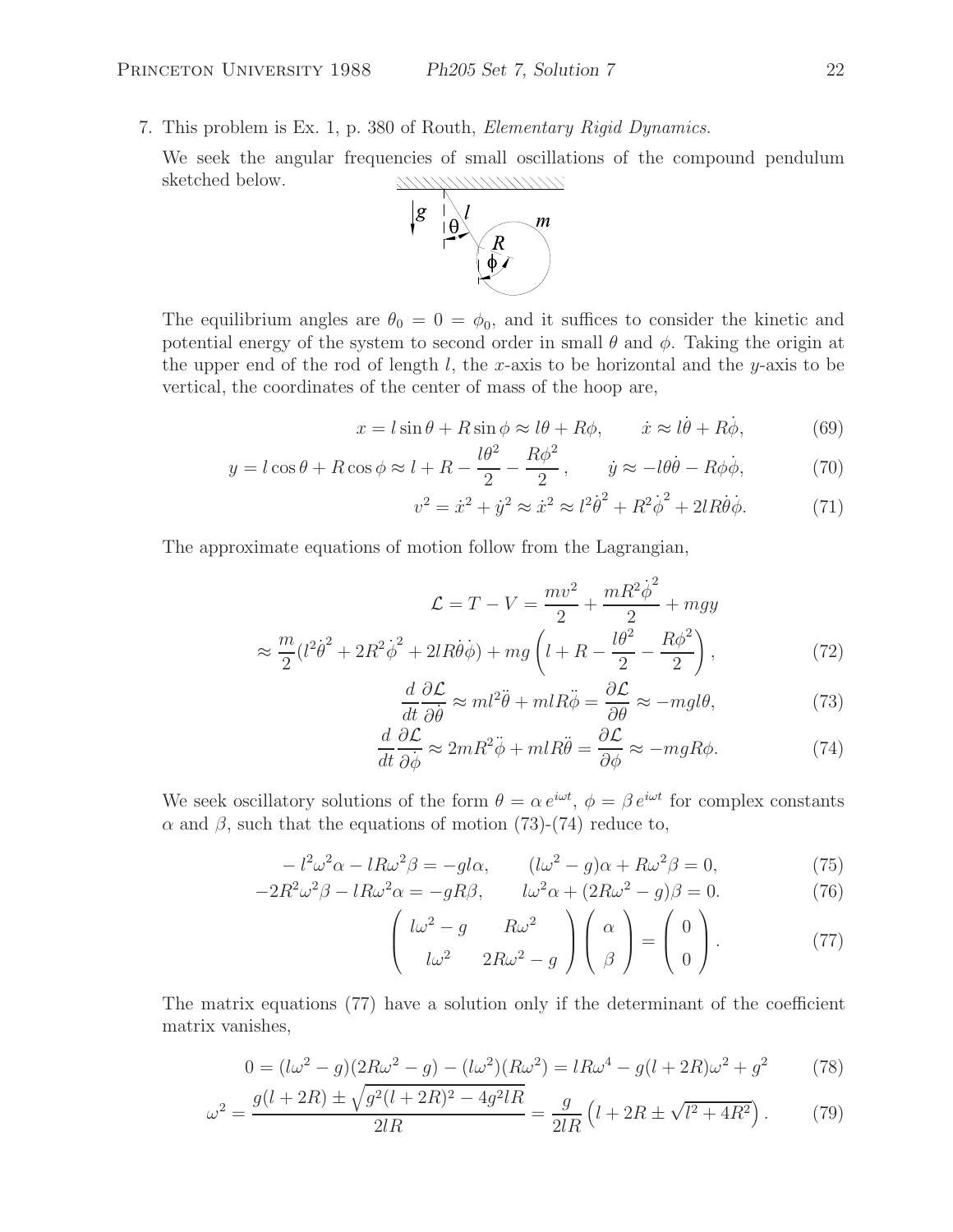For  $R = l/2$ , we have  $\omega^2 = (g/l)(2 \pm \sqrt{2})$ .

We now consider the form of the normal modes of small oscillation for  $R = l/2$ , in which case eq. (77) becomes,

$$
\begin{pmatrix} \omega^2 - g/l & \omega^2/2 \\ \omega^2 & \omega^2 - g/l \end{pmatrix} \begin{pmatrix} \alpha \\ \beta \end{pmatrix} = \begin{pmatrix} 0 \\ 0 \end{pmatrix}.
$$
 (80)

The higher frequency mode has  $\omega^2 = (g/l)(2 + \sqrt{2})$ , and eq. (80) becomes,

$$
\left(\begin{array}{cc} 1+\sqrt{2} & 1+\sqrt{2}/2 \\ 2+\sqrt{2} & 1+\sqrt{2} \end{array}\right) \left(\begin{array}{c} \alpha \\ \beta \end{array}\right) = \left(\begin{array}{c} 0 \\ 0 \end{array}\right). \tag{81}
$$

$$
(1 + \sqrt{2})\alpha + (1 + \sqrt{2}/2)\beta = 0,\t(82)
$$

$$
\frac{\beta}{\alpha} = -2\frac{1+\sqrt{2}}{2+\sqrt{2}} = -2\frac{1+\sqrt{2}}{2+\sqrt{2}}\frac{2-\sqrt{2}}{2-\sqrt{2}} = -\sqrt{2}.
$$
\n(83)

In the higher frequency mode, the oscillations in  $\theta$  and  $\phi$  have opposite signs. The lower frequency mode has  $\omega^2 = (g/l)(2 - \sqrt{2})$ , and eq. (80) becomes,

$$
\left(\begin{array}{cc} 1 - \sqrt{2} & 1 - \sqrt{2}/2 \\ 2 - \sqrt{2} & 1 - \sqrt{2} \end{array}\right) \left(\begin{array}{c} \alpha \\ \beta \end{array}\right) = \left(\begin{array}{c} 0 \\ 0 \end{array}\right). \tag{84}
$$

$$
(1 - \sqrt{2})\alpha + (1 - \sqrt{2}/2)\beta = 0,
$$
\n(85)

$$
\frac{\beta}{\alpha} = -2\frac{1-\sqrt{2}}{2-\sqrt{2}} = -2\frac{1-\sqrt{2}}{2-\sqrt{2}}\frac{2+\sqrt{2}}{2+\sqrt{2}} = \sqrt{2}.
$$
\n(86)

In the lower-frequency mode, the oscillations in  $\theta$  and  $\phi$  have the same signs.

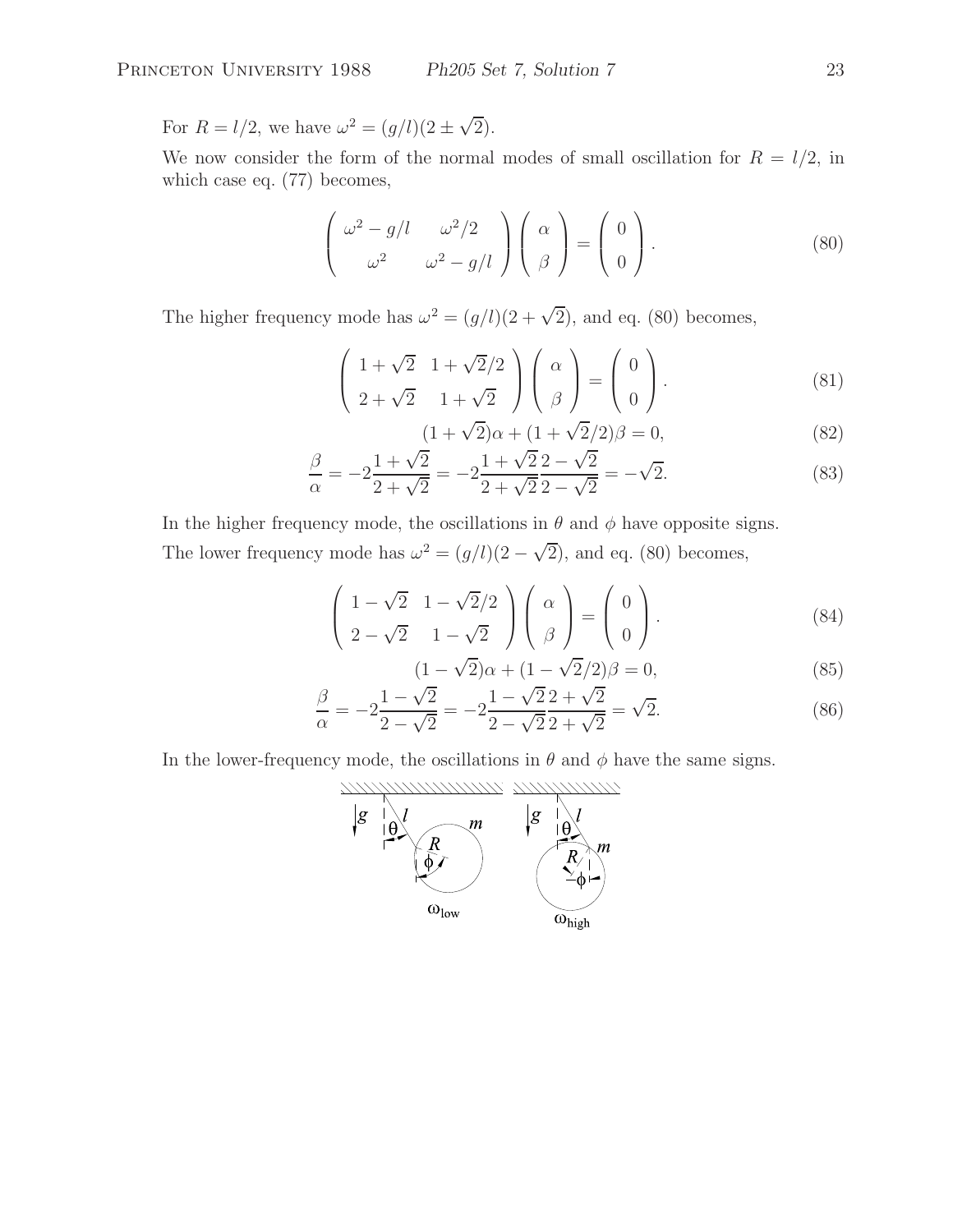8. This problem is Ex. 5, p. 381 of Routh, *Elementary Rigid Dynamics*.

An equilateral thin plate suspended by three springs has 4 modes of oscillation in which the center of mass moves only vertically (or not at all).



(1) In mode 1, the plate remains horizontal, while its center of mass oscillates in the vertical coordinate y. With three equal springs, each of constant  $k$ , the equation of motion is  $m\ddot{y} = -3ky$ , and the angular frequency of oscillation is,

$$
\omega_1 = \sqrt{\frac{3k}{m}},\tag{87}
$$

where  $m$  is the mass of the triangular plate.

(2) In mode 2, a bisector/altitude of the triangle remains fixed (and horizontal) while one corner moves up and the other moves down.

There are 3 variants of this mode, for the 3 such bisectors.

If the plane of the triangle has rotated by small angle  $\theta$  from the horizontal equilibrium position, the torque about the fixed bisector is  $\tau = -2ka^2\theta$ , where the edge of the equilateral triangle has length 2a. The bisector has length  $\sqrt{3}a$ , and the area of the triangle is  $A = \sqrt{3}a^2$ . The moment of inertia of the triangle about a bisector is,

$$
I_2 = \int_{-a}^{a} \frac{m}{\sqrt{3}a^2} x^2 dx \sqrt{3}(a-x) = \frac{m}{a^2} \left(\frac{2a^4}{3} - \frac{2a^4}{4}\right) = \frac{ma^2}{6}.
$$
 (88)

The equation of motion of mode 2 is  $I_2 \ddot{\theta} = -2a^2 k\theta$ , and hence,

$$
\omega_2 = 2\sqrt{\frac{3k}{m}} = 2\omega_1.
$$
\n(89)

(3) In mode 3, the line (of length  $4a/3$ ) through the center of mass of the triangle and parallel to one of its sides remains fixed, while one vertex moves up and the other two move down (or *vice versa*).

As for mode 2, there are 3 variants of mode 3.

If the plane of the triangle has rotated by small angle  $\theta$  from the horizontal equilibrium position, the torque about the fixed line is,

$$
\tau = -\frac{2a}{\sqrt{3}}k\frac{2a}{\sqrt{3}}\theta - 2\frac{a}{\sqrt{3}}k\frac{a}{\sqrt{3}}\theta = -2ak\theta.
$$
 (90)

The moment of inertia  $I_3$  of the triangle about the fixed line through the center of mass is,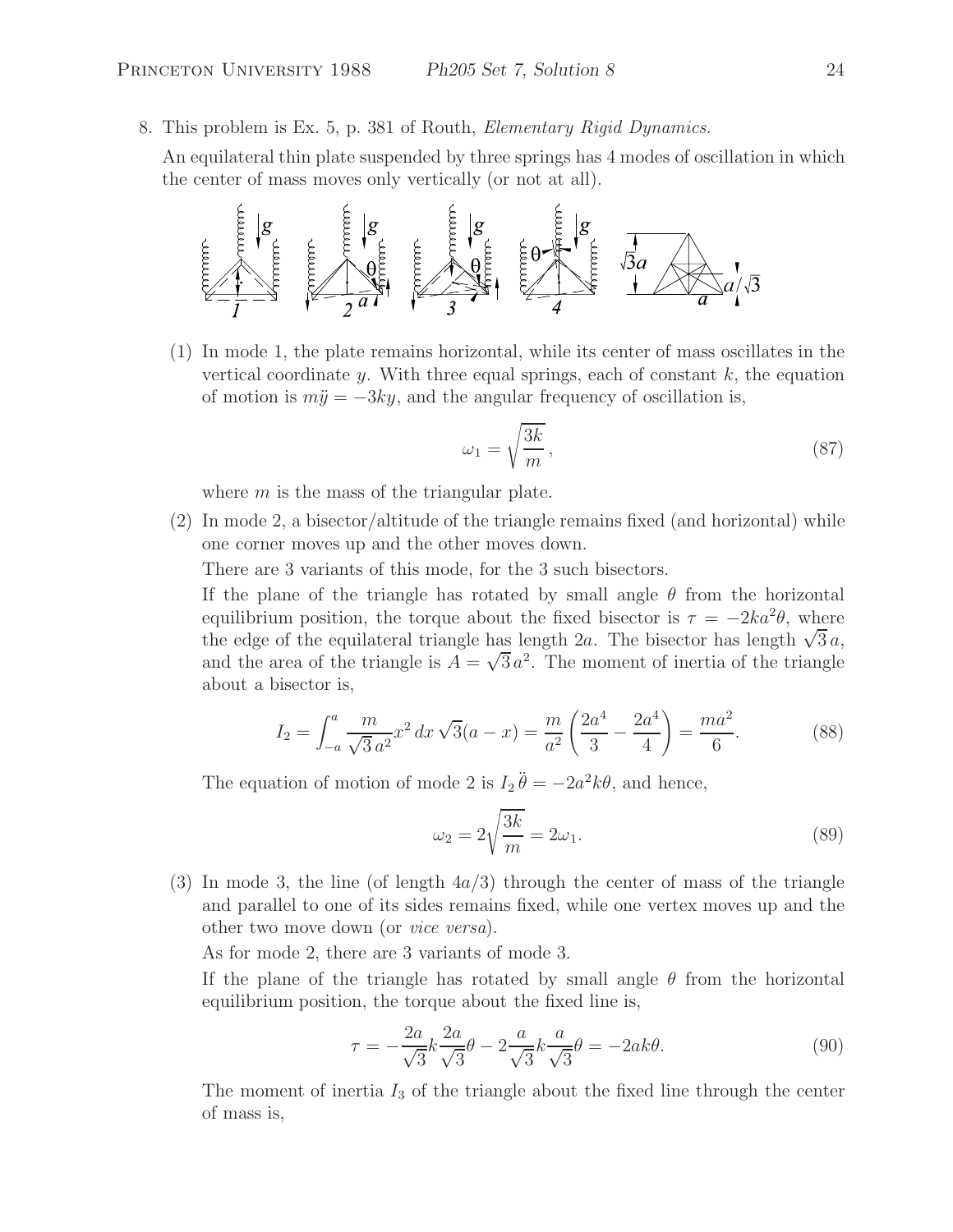$$
I_3 = \int_{-a/\sqrt{3}}^{2a/\sqrt{3}} \frac{m}{\sqrt{3}a^2} x^2 dx \frac{4a}{3} \left( 1 - \frac{x\sqrt{3}}{2a} \right)
$$

$$
= \frac{4m}{3\sqrt{3}a} \left[ \frac{1}{3} \left( \frac{2a}{\sqrt{3}} \right)^3 + \frac{1}{3} \left( \frac{a}{\sqrt{3}} \right)^3 - \frac{\sqrt{3}}{8a} \left( \frac{2a}{\sqrt{3}} \right)^4 + \frac{\sqrt{3}}{8a} \left( \frac{a}{\sqrt{3}} \right)^4 \right] = \frac{ma^2}{6} . \tag{91}
$$

The equation of motion of mode 3 is  $I_3 \ddot{\theta} = -2a^2 k\theta$ , and hence,

$$
\omega_3 = 2\sqrt{\frac{3k}{m}} = \omega_2 = 2\omega_1.
$$
\n(92)

(4) In mode 4, the triangle rotates about the vertical axis through the center of mass, which remains fixed to a first approximation.

We suppose that the equilibrium stretch,  $mg/3k$ , of each spring is small compared to the rest length l of the springs. Then, for a small angle of rotation is  $\theta$ , of the (horizontal) triangle about the vertical axis through the center of mass, the horizontal force of each spring on the triangle is  $(mg/3)(2a\theta/\sqrt{3}l)$ , and the torque is,

$$
\tau = -3 \frac{mg}{3} \frac{2a\theta}{\sqrt{3}l} \frac{2a}{\sqrt{3}} = -\frac{4mga^2}{3l} \theta. \tag{93}
$$

The moment of inertia  $I_4$  of the equilateral triangle about the axis through the center of mass and perpendicular to the plane of the triangle is related by the perpendicular axis theorem to the sum of the moments of inertial about two perpendicular axes in the plane of the triangle. In particular,

$$
I_4 = I_2 + I_3 = \frac{ma^2}{3}.
$$
\n(94)

The equation of motion of mode 4 is  $I_4 \ddot{\theta} = -4mga^2\theta/3l$ , and hence,

$$
\omega_4 = 2\sqrt{\frac{g}{l}},\tag{95}
$$

independent of the spring constant k and the mass  $m$ .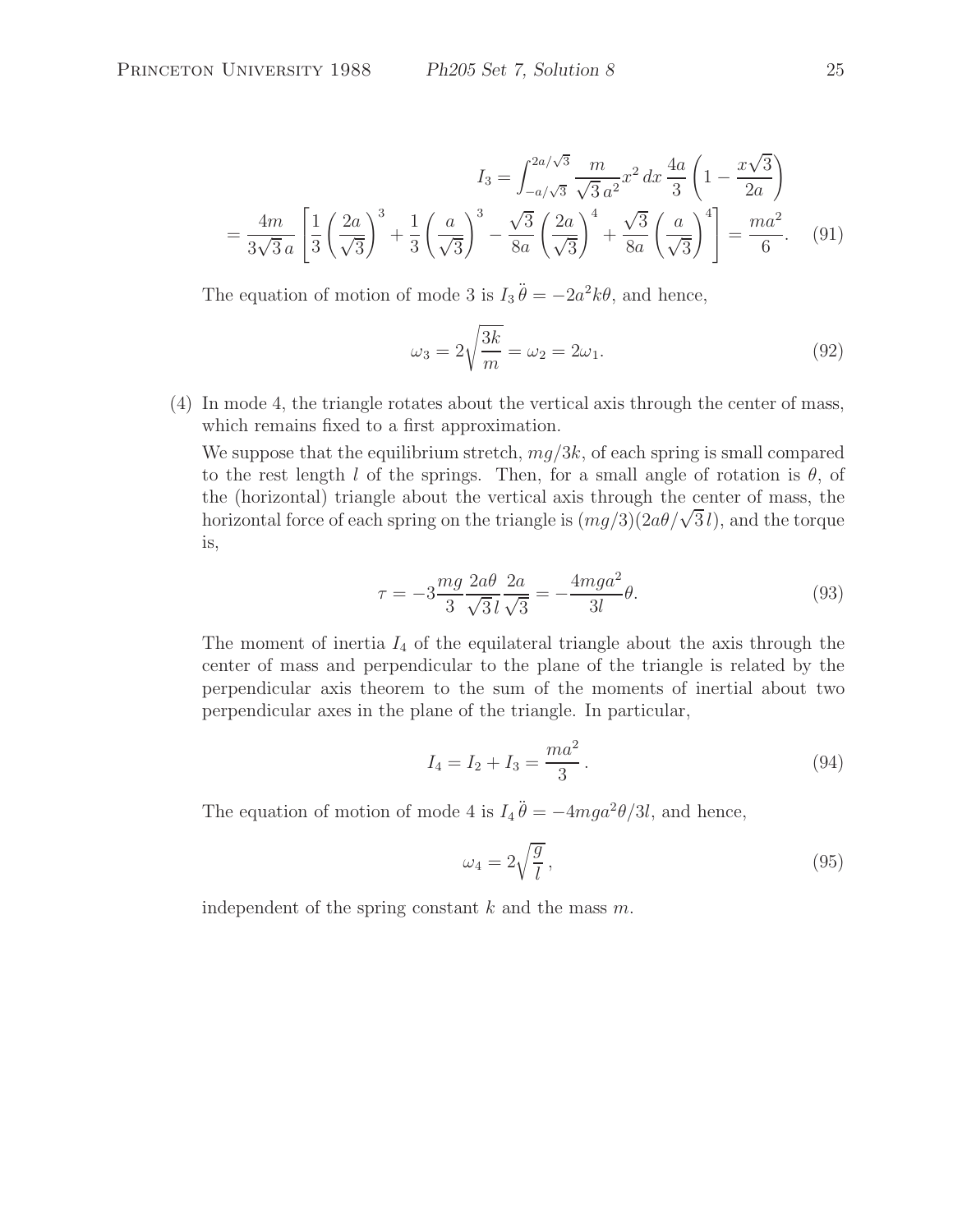9. This problem is Ex. 10, p. 382 of Routh, *Elementary Rigid Dynamics*.

A uniform disk of mass  $m$  and radius a connected by stretched springs to three fixed vertices of an equilateral triangle has three mode of motion in the plane of the triangle.rests on a frictionless, horizontal table.



(1) In mode 1, the center of the disk moves along a bisector of the triangle, called the x-direction the left figure above. For displacement  $x \ll l$ , where l is the equilibrium stretched length of the springs, whose rest length is  $l_0 < l$ , the length of the other two springs is  $l + x \cos 60^\circ = l + x/2$  to a first approximation. Each of these springs makes angle  $\alpha$  to the x-axis, which is related by,

$$
\cos \alpha = \cos(\pi - \beta - (\pi - 60^{\circ})) = \cos(60^{\circ} - \beta) \approx \cos 60^{\circ} + \sin 60^{\circ} \sin \beta
$$

$$
\approx \frac{1}{2} + \frac{\sqrt{3}}{2} \frac{\sqrt{3}x}{2l} = \frac{1}{2} + \frac{3x}{4l}.
$$
(96)



Then, the equation of motion of the oscillating disk is, to the first approximation,

$$
m\ddot{x} = k(l - x - l_0) - 2k(l + x/2 - l_0)\cos\alpha \tag{97}
$$

$$
= k(l - x - l_0) - k(l + x/2 - l_0)\left(1 + \frac{3x}{2l}\right) = -\frac{3kx}{2} - 3kx\frac{l - l_0}{2l} = -3kx\frac{2l - l_0}{2l}.
$$

Hence, the angular frequency of the small oscillations of mode 1 is,

$$
\omega_1 = \sqrt{\frac{3k}{2m} \frac{2l - l_0}{l}}.
$$
\n
$$
(98)
$$

(2) In mode 2, the center of the disk moves along a line perpendicular to a bisector of the triangle, called the  $y$ -direction the middle figure above. For displacement  $x \ll l$ , the length of the left springs remains l to a first approximation, while the other two springs take on lengths  $l \pm y\sqrt{3}/2$ . The y-component of the force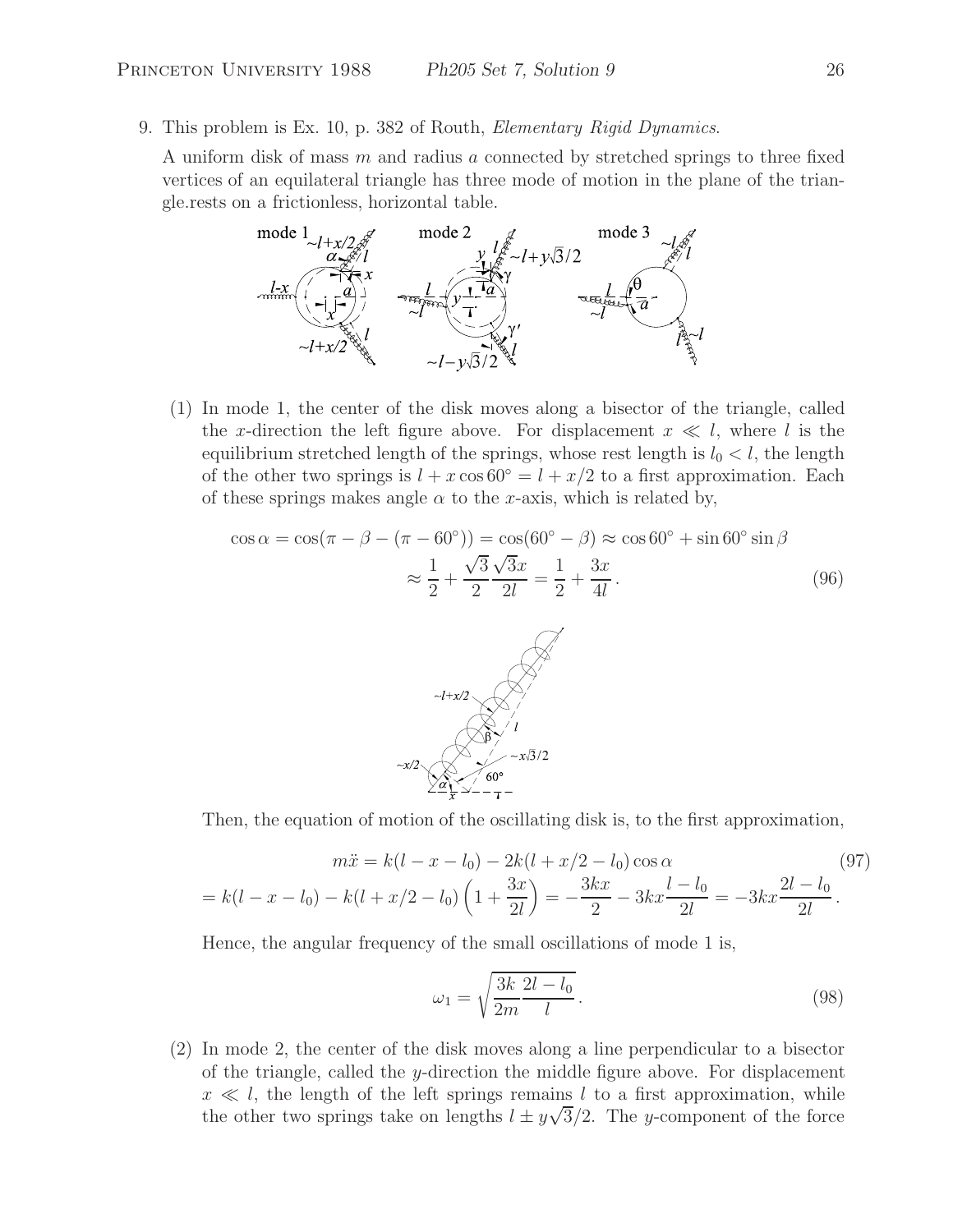of the left spring on the disk is  $-k(l - l_0)(y/l)$  to the first approximation. The y-component of the force of the second spring on the disk is  $-k(l + y\sqrt{3}/3) \cos \gamma$ where,

$$
\cos \gamma = \cos(\pi - \delta - (\pi - 30^{\circ})) = \cos(30^{\circ} - \delta) \approx \cos 30^{\circ} + \sin 60^{\circ} \sin \delta
$$
  

$$
\sqrt{3} \quad 1 \text{ } y \tag{9}
$$

$$
\approx \frac{\sqrt{3} + \frac{1}{2}y}{2},
$$
\n(99)\n
$$
F_{2,y} = -k \left( l + \frac{y\sqrt{3}}{2} - l_0 \right) \left( \frac{\sqrt{3}}{2} + \frac{y}{4} \right).
$$



The y-component of the force of the third spring on the disk is  $k(l'y\sqrt{3}/3) \cos \gamma'$ where,

$$
\cos \gamma' = -\cos(\pi - \delta' - 30^{\circ}) = \cos(30^{\circ} + \delta) \approx \cos 30^{\circ} - \sin 60^{\circ} \sin \delta,
$$

$$
\approx \frac{\sqrt{3}}{2} - \frac{1}{2} \frac{y}{2l},\tag{101}
$$

$$
F_{3,y} = k \left( l - \frac{y\sqrt{3}}{2} - l_0 \right) \left( \frac{\sqrt{3}}{2} - \frac{y}{4} \right). \tag{102}
$$

Then, the equation of motion of the oscillating disk is, to the first approximation,

$$
m\ddot{y} = -k(l - l_0)\frac{y}{l} -k\left(l + \frac{y\sqrt{3}}{2} - l_0\right)\left(\frac{\sqrt{3}y}{2\sqrt{3}}\right) + k\left(l - \frac{y\sqrt{3}}{2} - l_0\right)\left(\frac{\sqrt{3}y}{2} - \frac{y}{4}\right)
$$
(103)  
=  $-k(l - l_0)\frac{y}{l} - ky\left(\frac{3}{4} + \frac{l - l_0}{4l}\right) - ky\left(\frac{3}{4} + \frac{l - l_0}{4l}\right) = -\frac{3ky}{2}\left(1 + \frac{l - l_0}{l}\right).$ 

Hence, the angular frequency of the small oscillations of mode 2 is,

$$
\omega_2 = \sqrt{\frac{3k}{2m} \frac{2l - l_0}{l}} = \omega_1.
$$
\n(104)

(1) In mode 3, the center of the disk remains fixed while the disk oscillates by angle  $\theta$  about this point, as shown in the right figure on the previous page. For small rotations, the length of the springs remains l to a first approximation.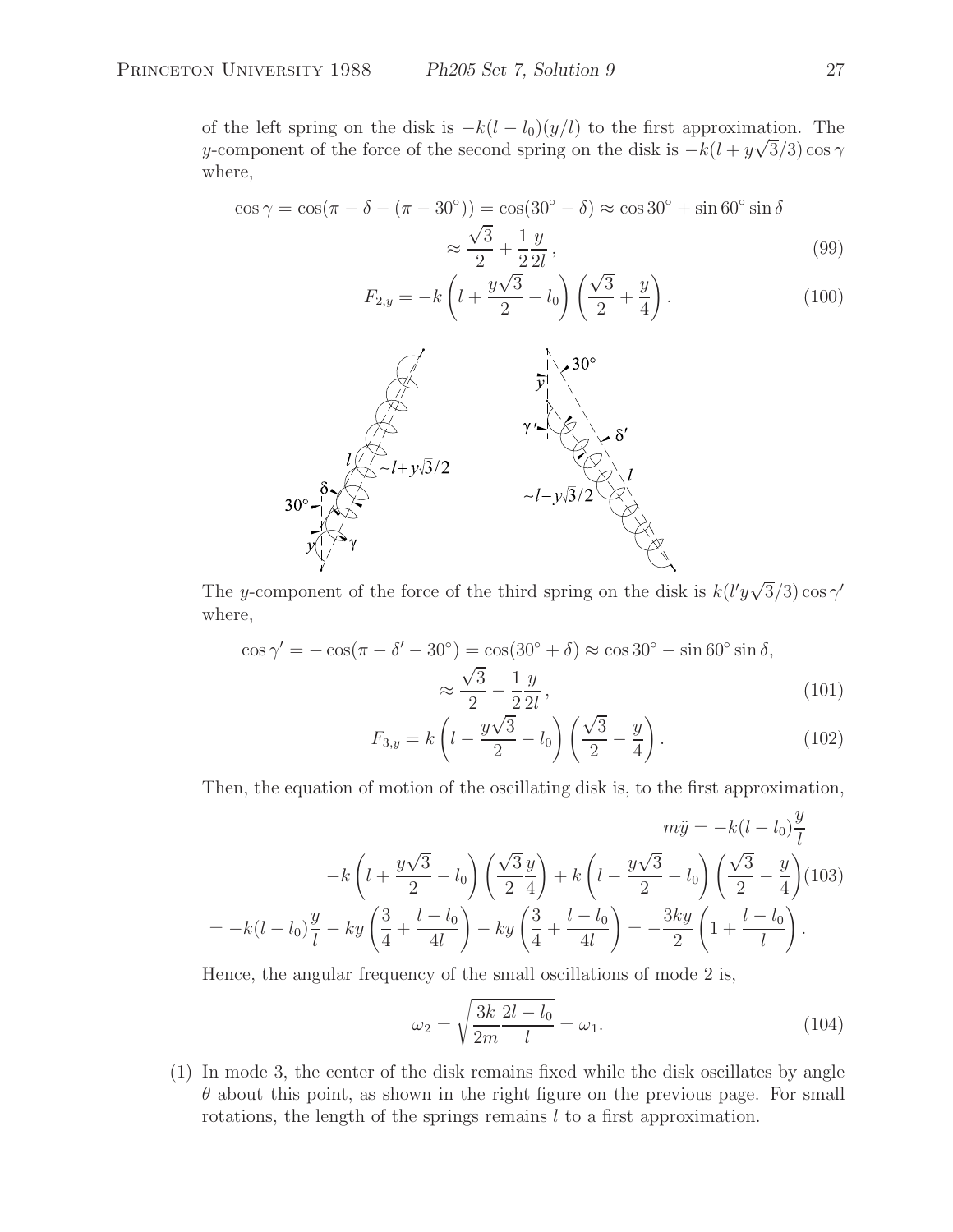

The torque exerted by each spring is  $-ak(l - l_0)$  sin  $\epsilon$  where,

$$
\sin \epsilon \approx \epsilon = \theta + \phi \approx \theta + \frac{a\theta}{l}.
$$
\n(105)

The moment of inertia of the disk is  $I = ma^2/2$ , so the equation of motion of the oscillating disk is, to the first approximation,

$$
I\ddot{\theta} = \frac{ma^2}{2}\ddot{\theta} = \tau = -3ak\theta(l - l_0)\frac{a + l}{l},\qquad(106)
$$

and the angular frequency of the small oscillations of mode 3 is,

$$
\omega_3 = \sqrt{\frac{6k}{m} \frac{(l - l_0)(a + l)}{al}}.
$$
\n(107)

*For a solution via Lagrange's method, see*

http://kirkmcd.princeton.edu/examples/Ph205/ph205sol7.pdf.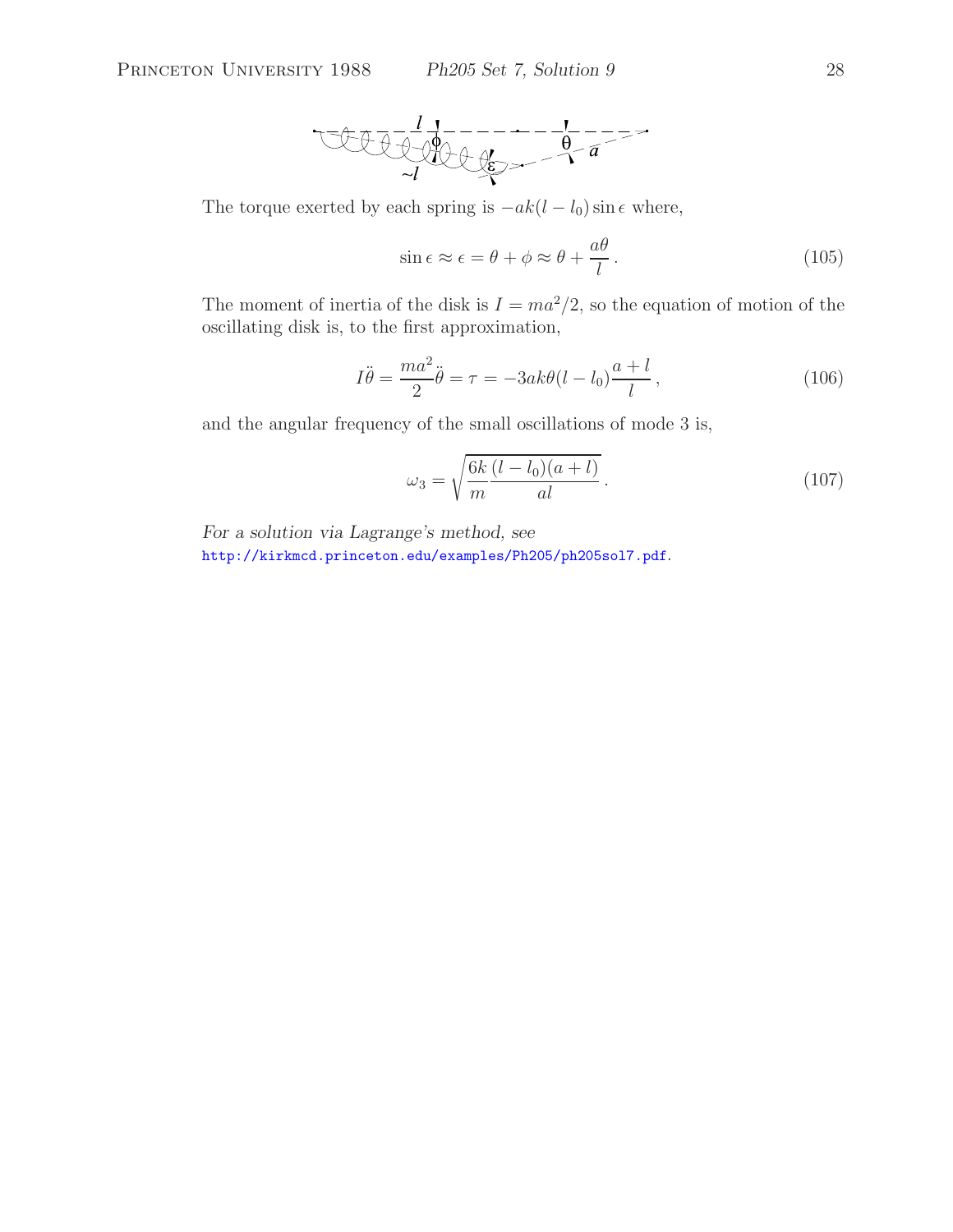10. (a) Considering motion only along the axis of a linear triatomic molecule ABA with equilibrium spacing  $L$  between atoms  $A$  and  $B$ , the kinetic and potential energies are,

$$
T = \frac{m_A(\dot{x}_1^2 + \dot{x}_3^2)}{2} + \frac{m_B \dot{x}_2^2}{2}, \qquad V = \frac{k}{2} \left[ (x_2 - x_1 - L)^2 + (x_3 - x_2 - L)^2 \right].(108)
$$
  

$$
\frac{3}{4} - \frac{2}{8} - \frac{1}{4}
$$

Lagrange's equation of motion for this system, with  $\mathcal{L} = T - V$ , are,

$$
\frac{d}{dt}\frac{\partial \mathcal{L}}{\partial \dot{x}_1} = m_A \ddot{x}_1 = \frac{\partial \mathcal{L}}{\partial x_1} = k(x_2 - x_1 - L),\tag{109}
$$

$$
\frac{d}{dt}\frac{\partial \mathcal{L}}{\partial \dot{x}_2} = m_B \ddot{x}_2 = \frac{\partial \mathcal{L}}{\partial x_2} = k(-2x_2 + x_1 + x_3),\tag{110}
$$

$$
\frac{d}{dt}\frac{\partial \mathcal{L}}{\partial \dot{x}_3} = m_A \ddot{x}_3 = \frac{\partial \mathcal{L}}{\partial x_3} = -k(x_3 - x_2 - L). \tag{111}
$$

Taking the origin at the equilibrium position of atom  $B$ , small oscillations of the atoms about equilibrium have the forms,

$$
x_1 = a_1 e^{i\omega t} - L, \qquad x_2 = a_2 e^{e^{i\omega t}}, \qquad x_3 = a_3 e^{i\omega t} + L,\tag{112}
$$

for complex constants  $a_i$ . Using these forms in the equations of motion (109)- $(111)$ , we find,

$$
-m_A \omega^2 a_1 = k(a_2 - a_1), \qquad (k - m_A \omega^2) a_1 - k a_2 + 0 a_3 = 0, \qquad (113)
$$

$$
-m_B \omega^2 a_2 = k(2a_2 - a_1 - a_3), \quad ka_1 + (2k - m_B \omega^2) a_2 + ka_3 = 0, \quad (114)
$$

$$
-m_A \omega^2 a_3 = -k(a_3 - a_2), \qquad 0a_1 - ka_2 + (k - m_A \omega^2) a_3 = 0. \tag{115}
$$

For there to be a solution, the determinant of the coefficient matrix must vanish,

$$
(k - m_A \omega^2)^2 (2k - m_B \omega^2) - 2k^2 (k - m_A \omega^2) = 0.
$$
 (116)

The existence of the common factor  $k - m_A \omega^2$  implies that,

$$
\omega^2 = \frac{k}{m_A},\tag{117}
$$

is one solution.

After dividing out this common factor in eq. (116), we have

$$
m_A m_B \omega^4 - k(2m_A + m_B)\omega^2 + 2k^2 - 2k^2 = 0,
$$
\n(118)

such that two other solutions are,

$$
\omega^2 = 0, \qquad \text{and} \qquad \omega^2 = k \frac{2m_A + m_b}{m_a M - B}.
$$
 (119)

The case of  $\omega = 0$  means that there is a nonoscillatory motion possible for this system, which is just translation of the entire system, without internal motion, along the  $x$ -axis.